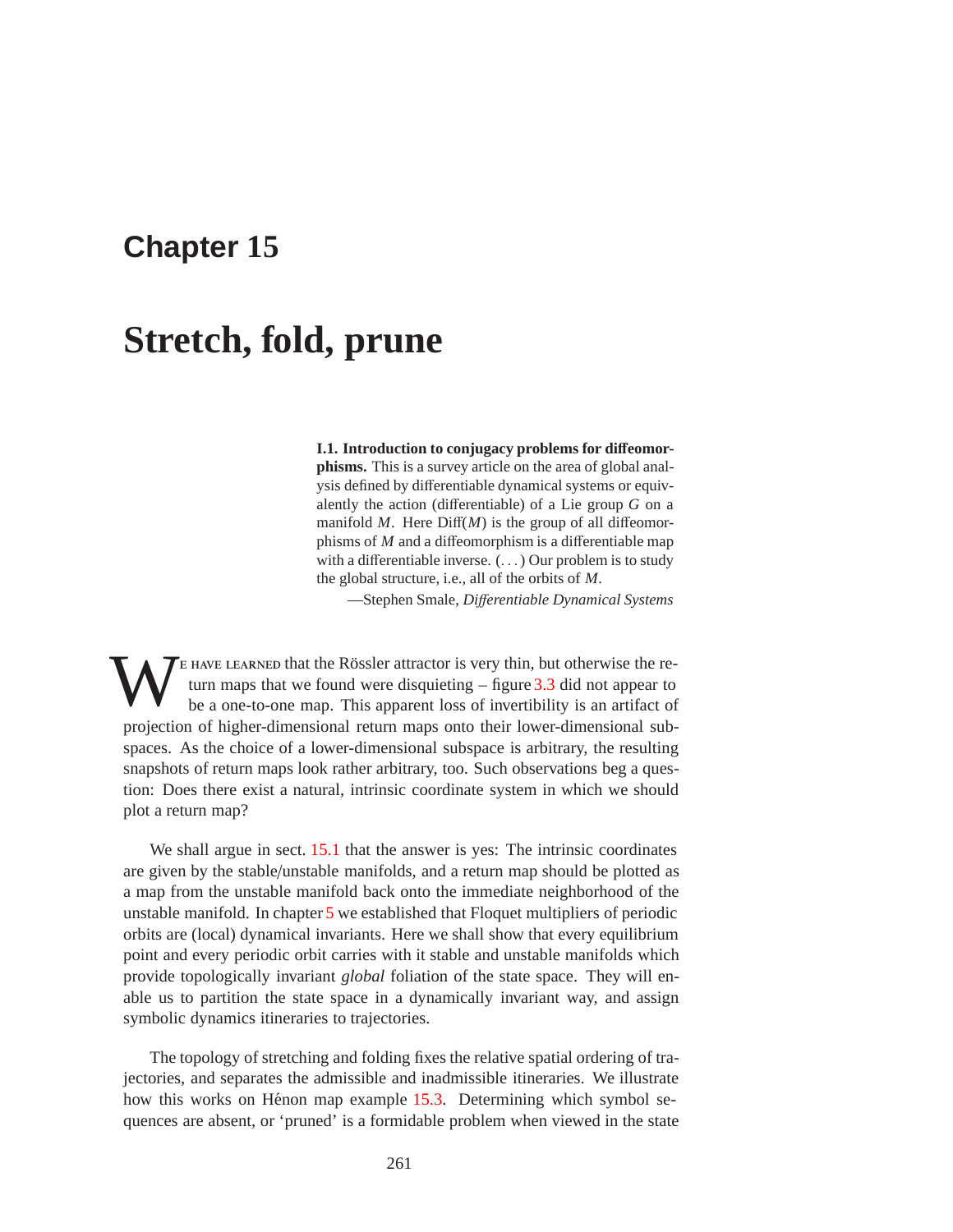space,  $[x_1, x_2, ..., x_d]$  coordinates. It is equivalent to the problem of determining the location of all homoclinic tangencies, or all turning points of the Hénon attractor. They are dense on the attractor, and show no self-similar structure in the state space coordinates. However, in the 'danish pastry' representation of sect. 15.3 (and the 'pruned danish,' in American vernacular, of sect.15.4), the pruning problem is visualized as crisply as the New York subway map; any itinerary which strays into the 'pruned region' is banned.

The level is distinctly cyclist, in distinction to the pedestrian tempo of the preceding chapter. Skip most of this chapter unless you really need to get into nitty-gritty details of symbolic dynamics.



#### **15.1 Goin' global: stable**/**unstable manifolds**

The complexity of this figure will be striking, and I shall not even try to draw it.

— H. Poincaré, on his discovery of homoclinic tangles, Les méthodes nouvelles de la méchanique céleste

The Jacobian matrix  $J<sup>t</sup>$  transports an infinitesimal neighborhood, its eigenvalues and eigen-directions describing deformation of an initial infinitesimal frame of



neighboring trajectories into a distorted frame time *t* later, as in figure4.1.

Nearby trajectories separate exponentially along the unstable directions, approach each other along the stable directions, and creep along the marginal directions.

The fixed point *q* Jacobian matrix  $J(x)$  eigenvectors  $(5.8)$  form a rectilinear coordinate frame in which the flow into, out of, or encircling the fixed point is



linear in the sense of sect.

The continuations of the span of the local stable, unstable eigen-directions into global curvilinear invariant manifolds are called the *stable*, respectively *unstable manifolds*. They consist of all points which march into the fixed point forward,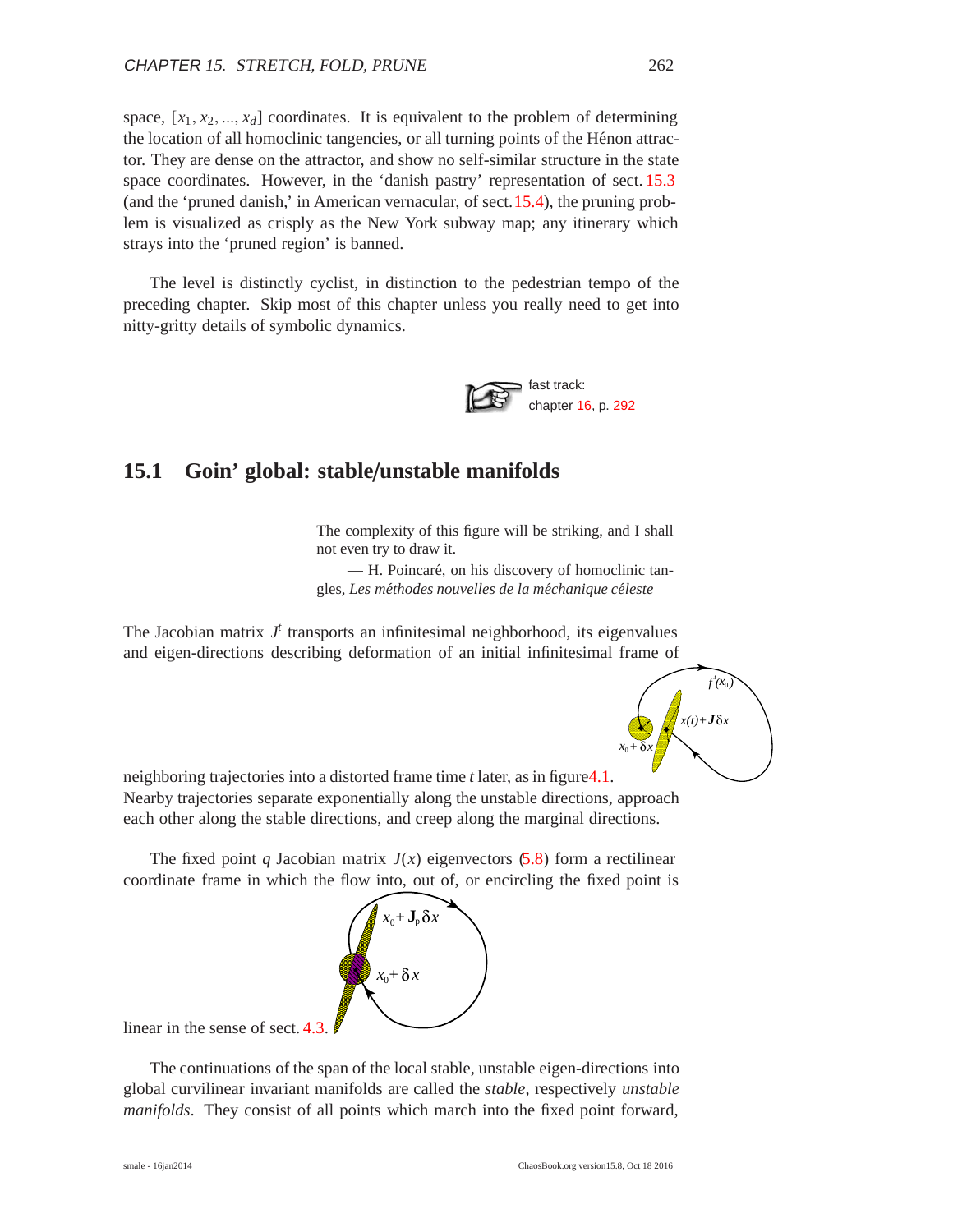respectively backward in time

$$
Ws = \left\{ x \in \mathcal{M} : ft(x) - xq \to 0 \text{ as } t \to \infty \right\}
$$
  

$$
Wu = \left\{ x \in \mathcal{M} : f-t(x) - xq \to 0 \text{ as } t \to \infty \right\}.
$$
 (15.1)

Eigenvectors  $e^{(i)}$  of the monodromy matrix  $J(x)$  play a special role - on them the action of the dynamics is the linear multiplication by  $\Lambda_i$  (for a real eigenvector) along 1-dimensional invariant curve  $W_{(i)}^{\mu,s}$  or spiral in/out action in a 2-*D* surface (for a complex pair). For  $t \to \pm \infty$  a finite segment on  $W^s_{(c)}$ , respectively  $W^u_{(e)}$ converges to the linearized map eigenvector  $\mathbf{e}^{(c)}$ , respectively  $\mathbf{e}^{(e)}$ , where  $^{(c)}$ ,  $^{(e)}$ stand respectively for 'contracting,' 'expanding.' In this sense each eigenvector defines a (curvilinear) axis of the stable, respectively unstable manifold.



Actual construction of these manifolds is the converse of their definition  $(15.1)$ : one starts with an arbitrarily small segment of a fixed point eigenvector and lets evolution stretch it into a finite segment of the associated manifold. As a periodic point *x* on cycle *p* is a fixed point of  $f^{T_p}(x)$ , the fixed point discussion that follows applies equally well to equilibria and periodic orbits.

**Expanding real and positive Floquet multiplier**. Consider *i*th expanding eigenvalue, eigenvector pair  $(\Lambda_i, e^{(i)})$  computed from  $J = J_p(x)$  evaluated at a fixed point *x*,

$$
J(x)\mathbf{e}^{(i)}(x) = \Lambda_i \mathbf{e}^{(i)}(x), \quad x \in \mathcal{M}_p, \quad \Lambda_i > 1.
$$
 (15.2)

Take an infinitesimal eigenvector  $\mathbf{e}^{(i)}(x)$ ,  $\|\mathbf{e}^{(i)}(x)\| = \varepsilon \ll 1$ , and its return  $\Lambda_i \mathbf{e}^{(i)}(x)$ after one period  $T_p$ . Sprinkle the straight interval between  $[\varepsilon, \Delta_i \varepsilon] \subset W_{(i)}^u$  with a large number of points  $x^{(k)}$ , for example equidistantly spaced on logarithmic scale between  $\ln \varepsilon$  and  $\ln \Lambda_i + \ln \varepsilon$ . The successive returns of these points  $f^{T_p}(x^{(k)})$ ,  $f^{2T_p}(x^{(k)})$ ,  $\cdots$ ,  $f^{mT_p}(x^{(k)})$  trace out the 1*d* curve  $W_{(i)}^u$  within the unstable manifold. As separations between points tend to grow exponentially, every so often one needs to interpolate new starting points between the rarified ones. Repeat for  $-e^{(i)}(x)$ .

**Contracting real and positive Floquet multiplier**. Reverse the action of the map backwards in time. This turns a contracting direction into an expanding one, tracing out the curvilinear stable manifold  $W_{(i)}^s$  as a continuation of  $e^{(i)}$ .

**Expanding**/**contracting real negative Floquet multiplier**. As above, but every even iterate  $f^{2T_p}(x^{(k)})$ ,  $f^{4T_p}(x^{(k)})$ ,  $f^{6T_p}(x^{(k)})$  continues in the direction  $e^{(i)}$ , every odd one in the direction  $-e^{(i)}$ .

**Complex Floquet multiplier pair, expanding**/**contracting.** The complex Floquet multiplier pair  $\{\Lambda_j, \Lambda_{j+1} = \Lambda_j^*\}$  has Floquet exponents (4.8) of form  $\lambda^{(j)} =$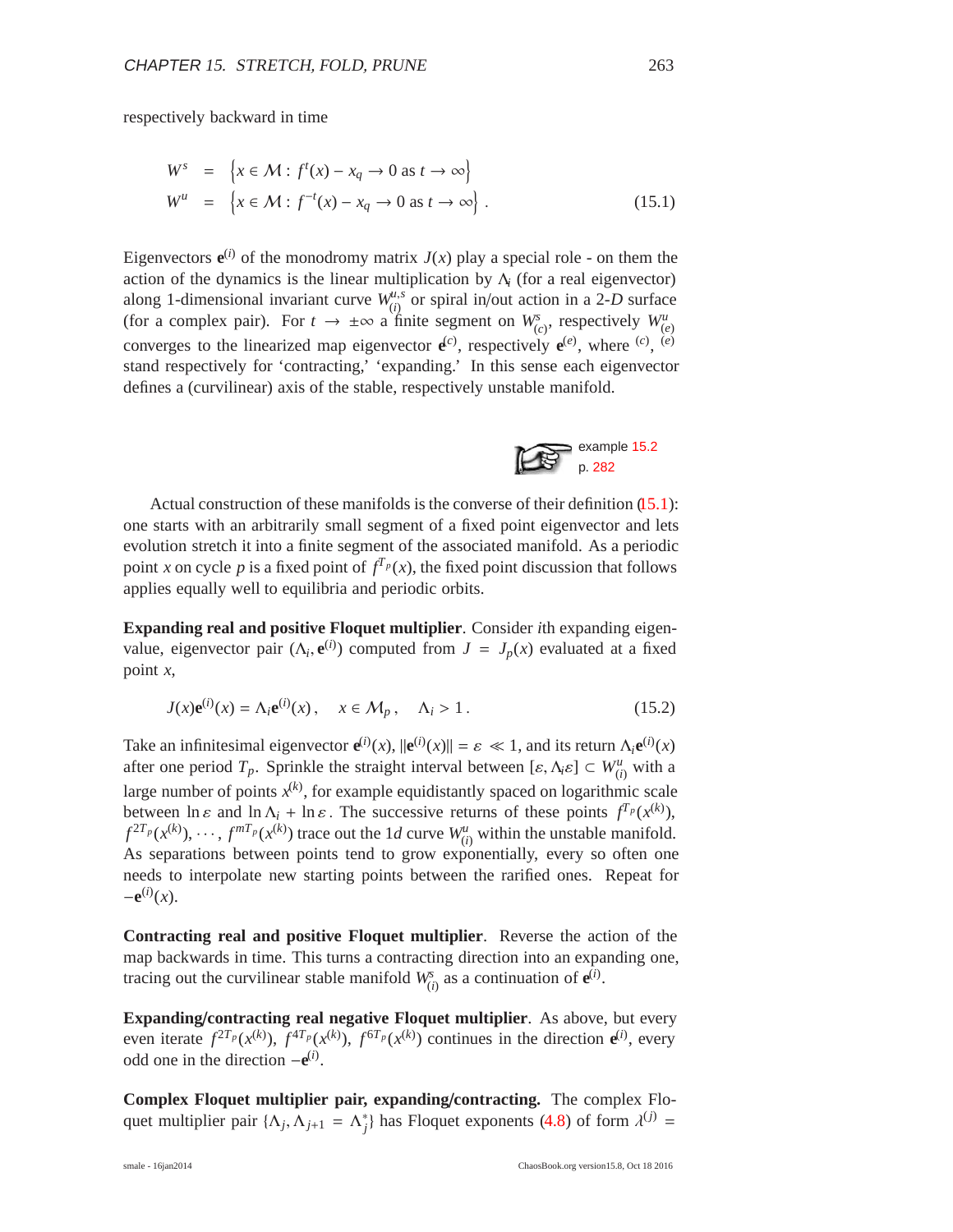Nov. 2005 blog entry [5])

**Figure 15.1:** A 2*d* unstable manifold obtained by continuation from the linearized neighborhood of a complex eigenvalue pair of an unstable equilibrium of plane Couette flow, a projection from a 61,506 dimensional state space ODE truncation of the  $(\infty$ dimensional) Navier-Stokes PDE. (J.F. Gibson, 8



 $\mu^{(j)} \pm i\omega^{(j)}$ , with the sign of  $\mu^{(kj)} \neq 0$  determining whether the linear neighborhood is out / in spiralling. The orthogonal pair of real eigenvectors {Re  $\mathbf{e}^{(j)}$ , Im  $\mathbf{e}^{(j)}$ } spans a plane.  $T = 2\pi/\omega^{(j)}$  is the time of one turn of the spiral,  $J<sup>T</sup>$ Re  $e^{(j)}(x)$  =  $|\Lambda_j|$ Re  $e^{(j)}(x)$ . As in the real cases above, sprinkle the straight interval between  $[\varepsilon, \vert \Lambda_j \vert \varepsilon]$  along Re  $e^{(j)}(x)$  with a large number of points  $x^{(k)}$ . The flow will now trace out the 2*d* invariant manifold as an out / in spiralling strip. Two lowdimensional examples are the unstable manifolds of the Lorenz flow, figure 14.8 (a), and the Rössler flow, figure  $14.7$  (a). For a highly non-trivial example, see figure 15.1.

The unstable manifolds of a flow are  $d<sub>u</sub>$ -dimensional. Taken together with the marginally stable direction along the flow, they are rather hard to visualize. A more insightful visualization is offered by (*d*−1)-dimensional Poincaré sections (3.2) with the marginal flow direction eliminated (see also sect. 3.1.2). Stable, unstable manifolds for maps are defined by

$$
\hat{W}^s = \left\{ x \in \mathcal{P} : P^n(x) - x_q \to 0 \text{ as } n \to \infty \right\}
$$
  

$$
\hat{W}^u = \left\{ x \in \mathcal{P} : P^{-n}(x) - x_q \to 0 \text{ as } n \to \infty \right\},
$$
 (15.3)

where  $P(x)$  is the  $(d-1)$ -dimensional return map  $(3.1)$ . In what follows, all invariant manifolds  $W^u$ ,  $W^s$  will be restricted to their Poincaré sections  $\hat{W}^u$ ,  $\hat{W}^s$ .



In general the full state space eigenvectors do not lie in a Poincaré section; the eigenvectors  $\hat{\mathbf{e}}^{(j)}$  tangent to the section are given by  $(5.20)$ . Furthermore, while in the linear neighborhood of fixed point  $x$  the trajectories return with approximate periodicity  $T_p$ , this is not the case for the globally continued manifolds;  $\tau(x)$ , or the first return times (3.1) differ, and the  $\hat{W}_{(j)}^u$  restricted to the Poincaré section is obtained by continuing trajectories of the points from the full state space curve  $W_{(j)}^u$  to the section  $\mathcal{P}$ .

For long times the unstable manifolds wander throughout the connected ergodic component, and are no more informative than an ergodic trajectory. For example, the line with equitemporal knots in figure 15.1 starts out on a smoothly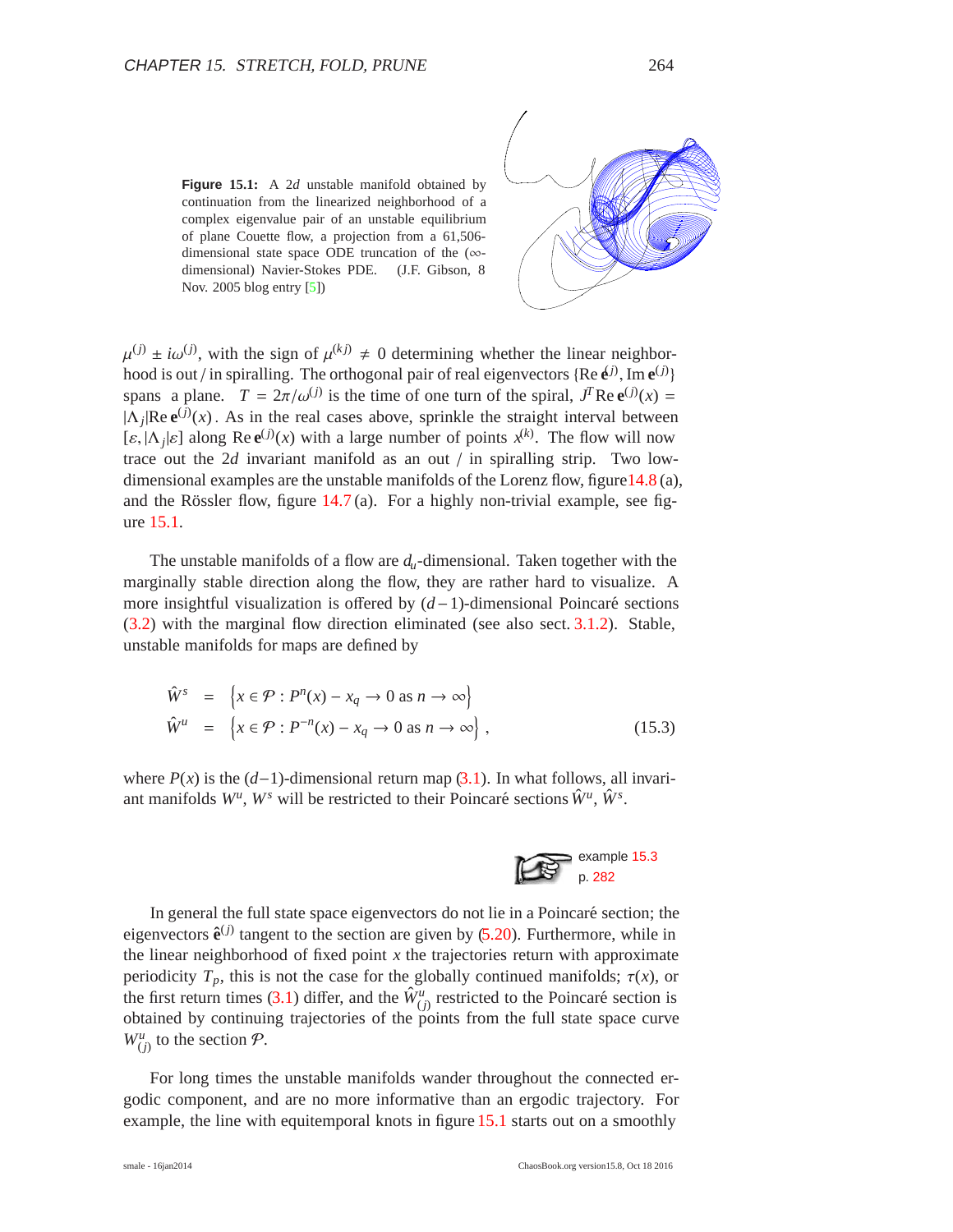curved neighborhood of the equilibrium, but after a 'turbulent' episode decays into an attractive equilibrium point. The trick is to stop continuing an invariant manifold while the going is still good.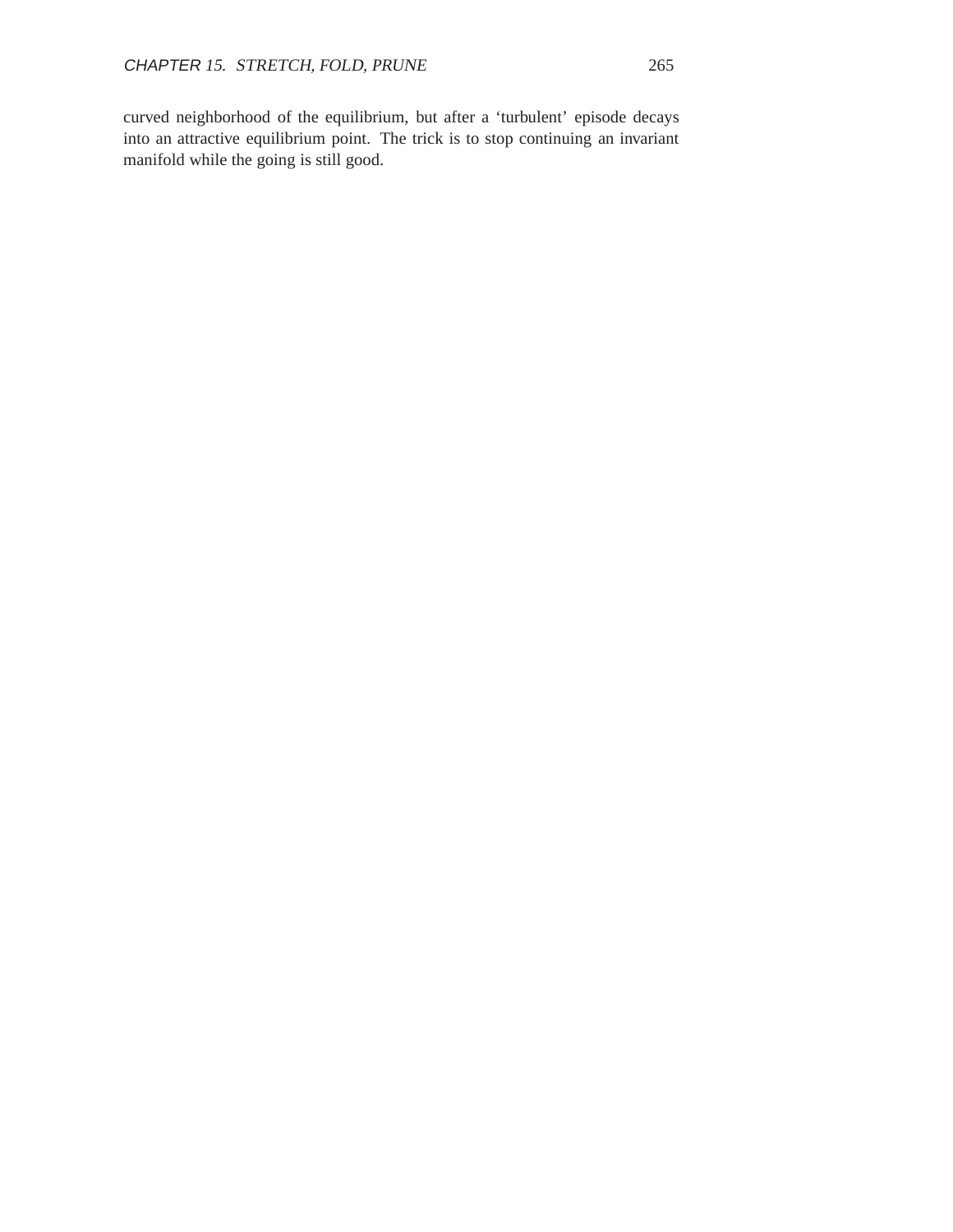#### **15.2 Horseshoes**

If you find yourself mystified by Smale's article abstract quoted on page 266, about 'the action (differentiable) of a Lie group  $G$  on a manifold  $M$ ,' time has come to bring Smale to everyman. If you still remain mystified by the end of this chapter, reading chapter 19 might help; for example, the Liouville operators form a Lie group of symplectic, or canonical transformations acting on the  $(p, q)$ manifold.

If a flow is locally unstable but globally bounded, any open ball of initial points will be stretched out and then folded. An example is a 3-dimensional invertible flow sketched in figure  $14.7$  (a) which returns a Poincaré section of the flow folded into a 'horseshoe' (we shall belabor this in figure 15.4). We now exercise 15.1 offer two examples of locally unstable but globally bounded flows which return an initial area stretched and folded into a 'horseshoe,' such that the initial area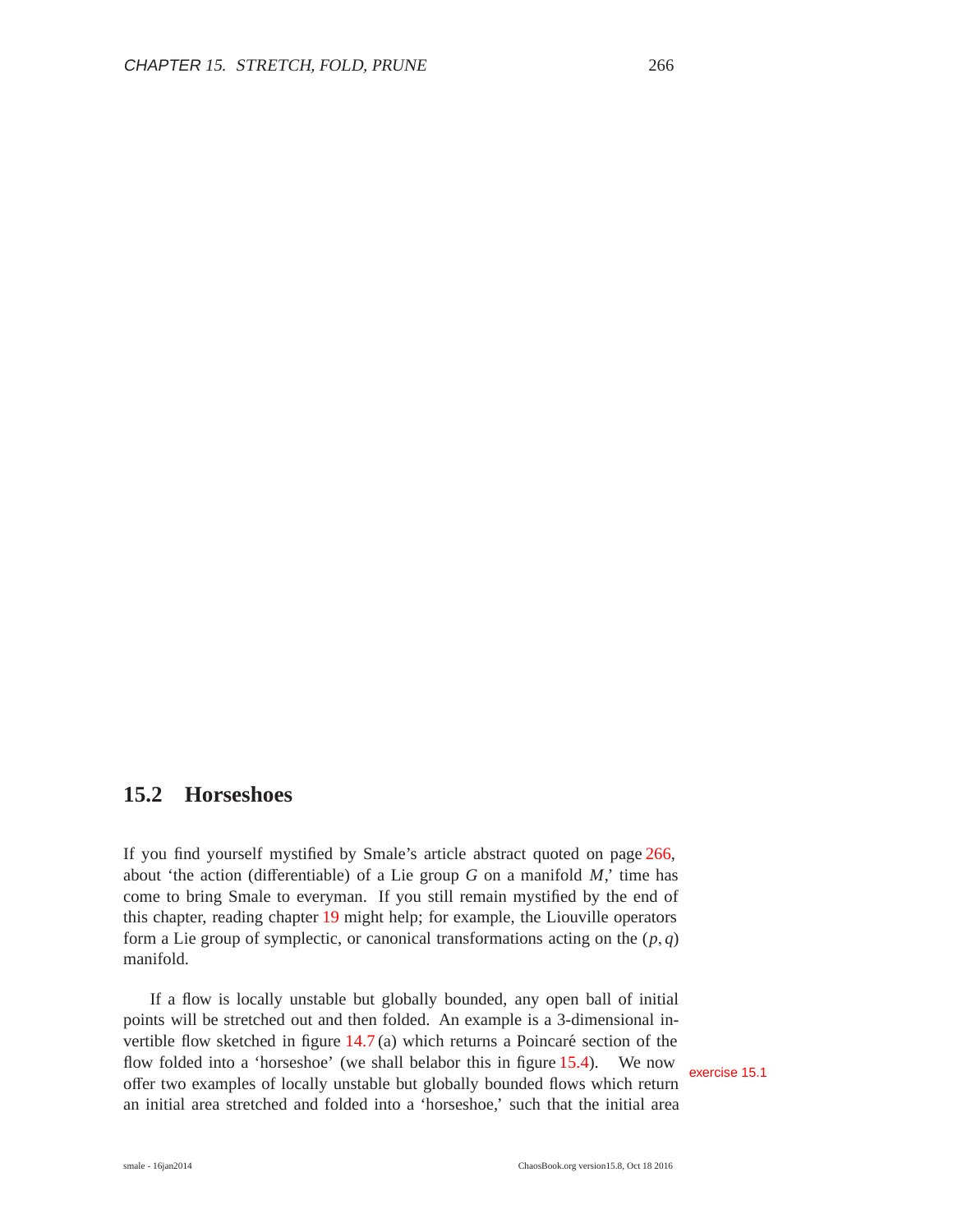**Figure 15.2:** Binary labeling of trajectories of the symmetric 3-disk pinball; a bounce in which the trajectory returns to the preceding disk is labeled 0, and a bounce which results in continuation to the third disk is labeled 1.





is intersected at most twice. We shall refer to such mappings with at most  $2^n$ transverse self-intersections at the *n*th iteration as the *once-folding* maps.

The first example is the 3-disk game of pinball figure 14.5, which, for sufficiently separated disks (see figure 14.6), is an example of a complete Smale horseshoe. We start by exploiting its symmetry to simplify it, and then partition its state space by its stable / unstable manifolds.

The 3-disk repeller does not really look like a 'horseshoe;' the 'fold' is cut out of the picture by allowing the pinballs that fly between the disks to fall off the table and escape. Next example captures the 'stretch & fold' horseshoe dynamics of return maps such as Rössler's, figure 3.2.



example 15.4 p. 283

What is the significance of the subscript such as  $_{011}$  which labels the  $M_{.011}$ future strip? The two strips  $M_0, M_1$  partition the state space into two regions labeled by the two-letter alphabet  $A = \{0, 1\}$ .  $S^+ = .011$  is the *future itinerary* for all *x* ∈  $M_{.011}$ . Likewise, for the past strips all *x* ∈  $M_{s_{-m}\cdots s_{-1}s_0}$  have the *past itinerary*  $S = s_{-m} \cdots s_{-1} s_0$ . Which partition we use to present pictorially the regions that do not escape in *m* iterations is a matter of taste, as the backward strips are the preimages of the forward ones

$$
\mathcal{M}_0 = f(\mathcal{M}_0), \qquad \mathcal{M}_1 = f(\mathcal{M}_1).
$$

 $Ω$ , the non–wandering set  $(2.3)$  of  $M$ , is the union of all points whose forward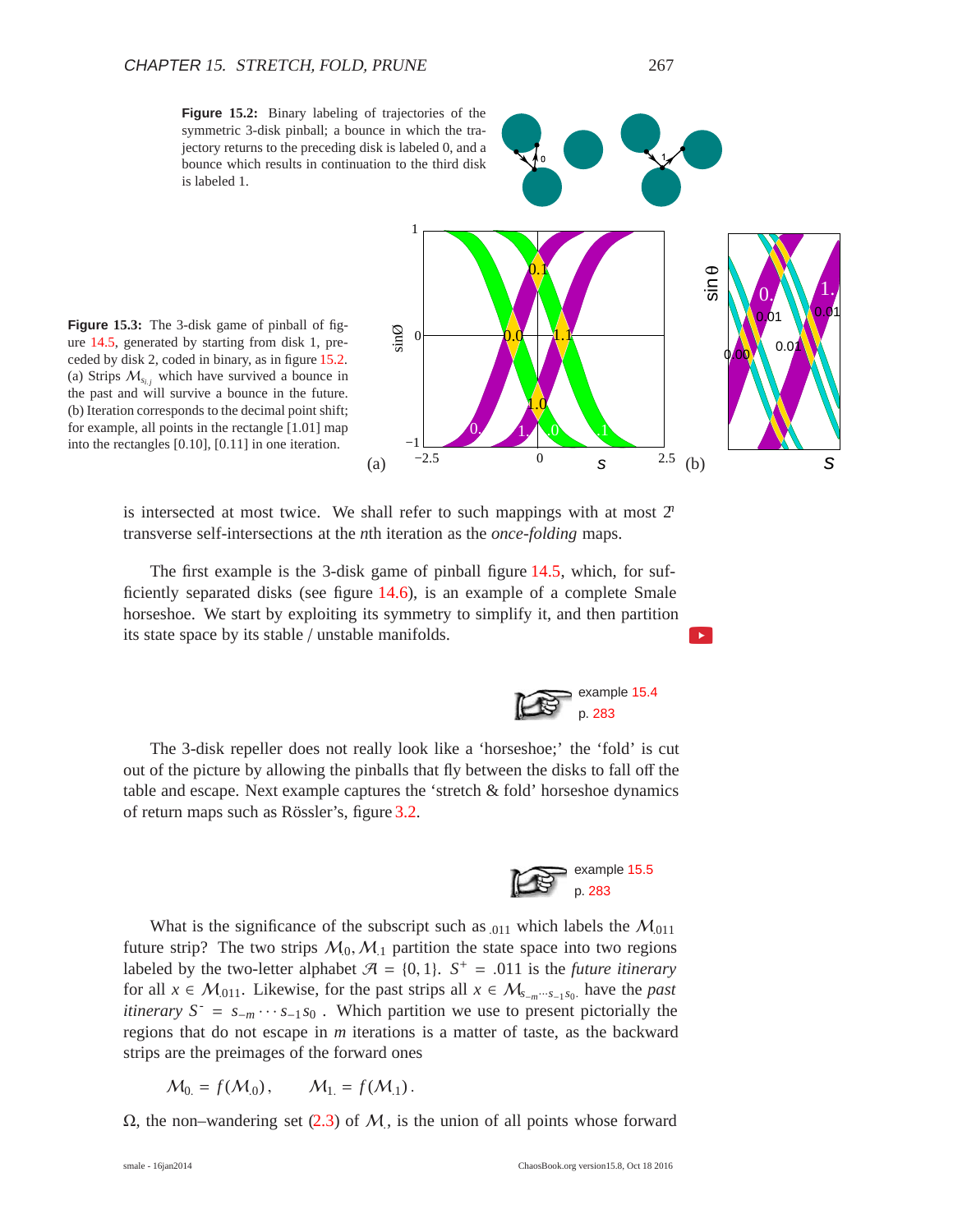**Figure 15.4:** The Hénon map  $(15.20)$  for  $a = 6$ ,  $b = -1$ : fixed point  $\overline{0}$  with segments of its stable, unstable manifolds *W<sup>s</sup>* , *W<sup>u</sup>*, and fixed point 1. (a) Their intersection bounds the region  $M =$ 0*BCD* which contains the non–wandering set  $Ω$ . (b) The intersection of the forward image  $f(M)$ with M consists of two (future) strips  $M_0$ ,  $M_1$ , with points *BCD* brought closer to fixed point  $\overline{0}$ by the stable manifold contraction. (c) The intersection of the forward image  $f(M)$  with the backward backward  $f^{-1}(M)$  is a four-region cover of Ω. (d) The intersection of the twice-folded forward horseshoe  $f^2(\mathcal{M})$  with backward horseshoe  $f^{-1}(M)$ . (e) The intersection of  $f^2(M)$  with  $f^{-2}(\mathcal{M})$  is a 16-region cover of  $\Omega$ . Iteration yields the complete Smale horseshoe non–wandering set  $\Omega$ , i.e., the union of all non-wandering points of *f*, with every forward fold intersecting every backward fold. (P. Cvitanović and Y. Matsuoka)



and backward trajectories remain trapped for all time, given by the intersections of all images and preimages of M:

$$
\Omega = \left\{ x \mid x \in \lim_{m,n \to \infty} f^m(M) \bigcap f^{-n}(M) \right\}.
$$
 (15.6)

Two important properties of the Smale horseshoe are that it has a *complete binary symbolic dynamics* and that it is *structurally stable*.

For a *complete* Smale horseshoe every forward fold  $f^n(M)$  intersects transversally every backward fold  $f^{-m}(M)$ , so a unique bi-infinite binary sequence can be associated to every element of the non–wandering set. A point  $x \in \Omega$  is labeled by the intersection of its past and future itineraries  $S(x) = \cdots s_{2} s_{-1} s_{0} s_{1} s_{2} \cdots$ , where  $s_n = s$  if  $f^n(x) \in M$ ,  $s \in \{0, 1\}$  and  $n \in \mathbb{Z}$ .

The system is said to be *structurally stable* if all intersections of forward and backward iterates of M remain transverse for sufficiently small perturbations  $f \rightarrow$  $f + \delta$  of the flow, for example, for slight displacements of the disks in the pinball problem, or sufficiently small variations of the Hénon map parameters  $a$ ,  $b$ . While section 1.8 section 1.8 section 1.8 more later. Section 24.2

#### **15.3 Symbol plane**

Consider a system for which you have succeeded in constructing a covering symbolic dynamics, such as a well-separated 3-disk system. Now start moving the disks toward each other. At some critical separation a disk will start blocking families of trajectories traversing the other two disks. The order in which trajectories disappear is determined by their relative ordering in space; the ones closest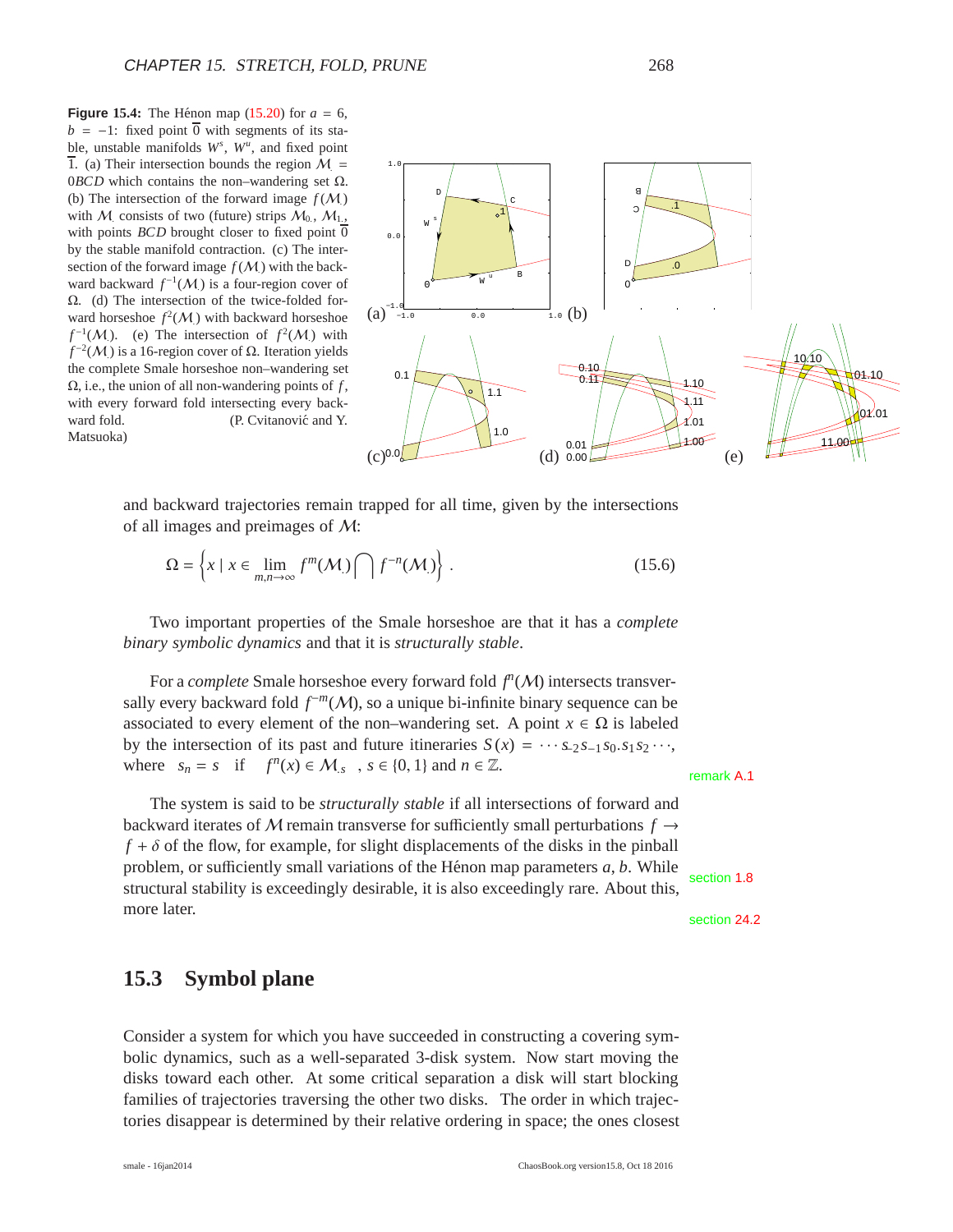

**Figure 15.5:** Kneading orientation preserving danish pastry: mimic the horsheshoe dynamics of figure 15.6 by: (1) squash the unit square by factor 1/2, (2) stretch it by factor 2, and (3) fold the right half back over the left half.

to the intervening disk will be pruned first. Determining inadmissible itineraries requires that we relate the spatial ordering of trajectories to their time ordered itineraries.<br>
Exercise 15.8<br>
exercise 15.8

So far we have rules that, given a state space partition, generate a *temporally* ordered itinerary for a given trajectory. Our next task is the converse: given a set of itineraries, what is the *spatial* ordering of corresponding points along the trajectories? In answering this question we will be aided by Smale's visualization of the relation between the topology of a flow and its symbolic dynamics by means of 'horseshoes,' such as figure 15.4.

#### **15.3.1 Kneading danish pastry**

The danish pastry transformation, the simplest baker's transformation appropriate to Hénon type mappings, yields a binary coordinatization of all possible periodic points.

The symbolic dynamics of once-folding map is given by the danish pastry transformation. This generates both the longitudinal and transverse alternating binary tree. The longitudinal coordinate is given by the head of a symbolic sequence; the transverse coordinate is given by the tail of the symbolic sequence. The dynamics on this space is given by symbol shift permutations; volume preserving, with 2 expansion and 1/2 contraction.

For a better visualization of 2-dimensional non–wandering sets, fatten the intersection regions until they completely cover a unit square, as in figure 15.7. exercise 15.3 We shall refer to such a 'map' of the topology of a given 'stretch & fold' dynam- exercise 15.4 ical system as the *symbol square*. The symbol square is a topologically accurate representation of the non–wandering set and serves as a street map for labeling its pieces. Finite memory of *m* steps and finite foresight of *n* steps partitions the symbol square into *rectangles*  $[s_{-m+1} \cdots s_0 \cdot s_1 s_2 \cdots s_n]$ , such as those of figure 15.6. In the binary dynamics symbol square the size of such rectangle is  $2^{-m} \times 2^{-n}$ ; it corresponds to a region of the dynamical state space which contains all points that share common *n* future and *m* past symbols. This region maps in a nontrivial way in the state space, but in the symbol square its dynamics is exceedingly simple; all of its points are mapped by the decimal point shift (14.13)

$$
\sigma(\cdots s_{-2} s_{-1} s_0 s_1 s_2 s_3 \cdots) = \cdots s_{-2} s_{-1} s_0 s_1 s_2 s_3 \cdots,
$$
\n(15.7)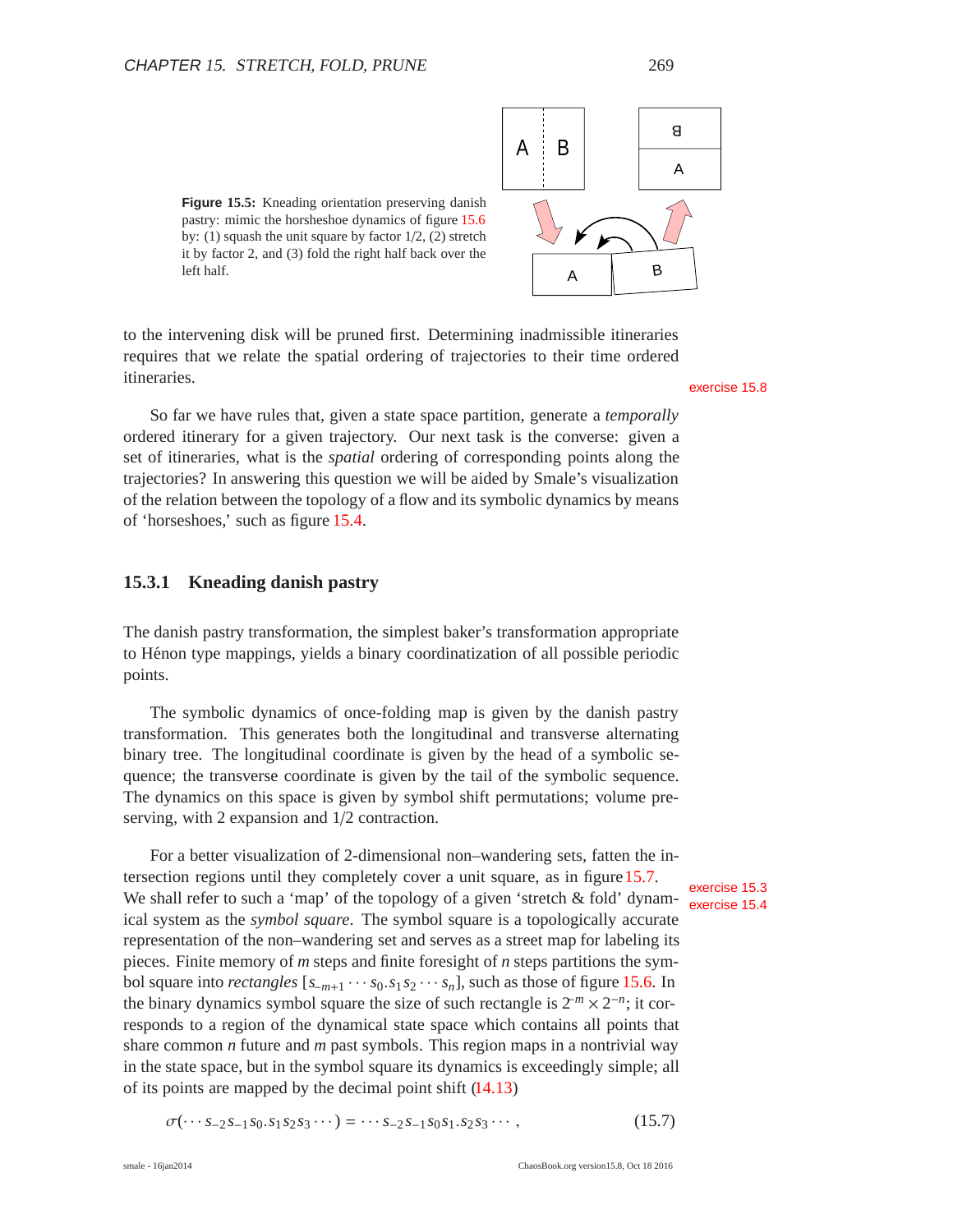

**Figure 15.7:** Kneading danish pastry: symbol square representation of an orientation preserving once-folding map obtained by fattening the Smale horseshoe intersections of (a) figure 15.6 (b) figure 15.4 into a unit square. Also indicated: the fixed points  $\overline{0}$ ,  $\overline{1}$  and the 2-cycle points  $\{\overline{01},\overline{10}\}$ . In the symbol square the dynamics maps rectangles into rectangles by a decimal point shift.



**Example 15.1 A Hénon repeller subshift:** (continued from example 15.5) The Hénon map acts on the binary partition as a shift map. Figure  $15.6$  illustrates action  $f(M_0) = M_0$ . The square [01.01] gets mapped into the rectangles  $\sigma$ [01.01] =  $[10.1] = \{[10.10], [10.11]\}$ , see figure 15.4 (e). Further examples can be gleaned from figure 15.4.

As the horseshoe mapping is a simple repetitive operation, we expect a simple relation between the symbolic dynamics labeling of the horseshoe strips, and their relative placement. The symbol square points  $\gamma(S^+)$  with future itinerary  $S^+$  are constructed by converting the sequence of  $s_n$ 's into a binary number by the algorithm (14.4). This follows by inspection from figure 15.9. In order to understand this relation between the topology of horseshoes and their symbolic dynamics, it might be helpful to backtrace to sect. 14.4 and work through and understand first the symbolic dynamics of 1-dimensional unimodal mappings.

Under backward iteration the roles of 0 and 1 symbols are interchanged;  $\mathcal{N}_0^{-1}$ has the same orientation as M, while  $\mathcal{M}_1^{-1}$  has the opposite orientation. We assign exercise 15.5 to an *orientation preserving* once-folding map the *past topological coordinate*  $\delta = \delta(S^-)$  by the algorithm:

$$
w_{n-1} = \begin{cases} w_n & \text{if } s_n = 0 \\ 1 - w_n & \text{if } s_n = 1 \end{cases}, \qquad w_0 = s_0
$$
  

$$
\delta(S^-) = 0.w_0w_{-1}w_{-2}... = \sum_{n=1}^{\infty} w_{1-n}/2^n.
$$
 (15.8)

Such formulas are best derived by solitary contemplation of the action of a folding map, in the same way we derived the future topological coordinate  $(14.4)$ .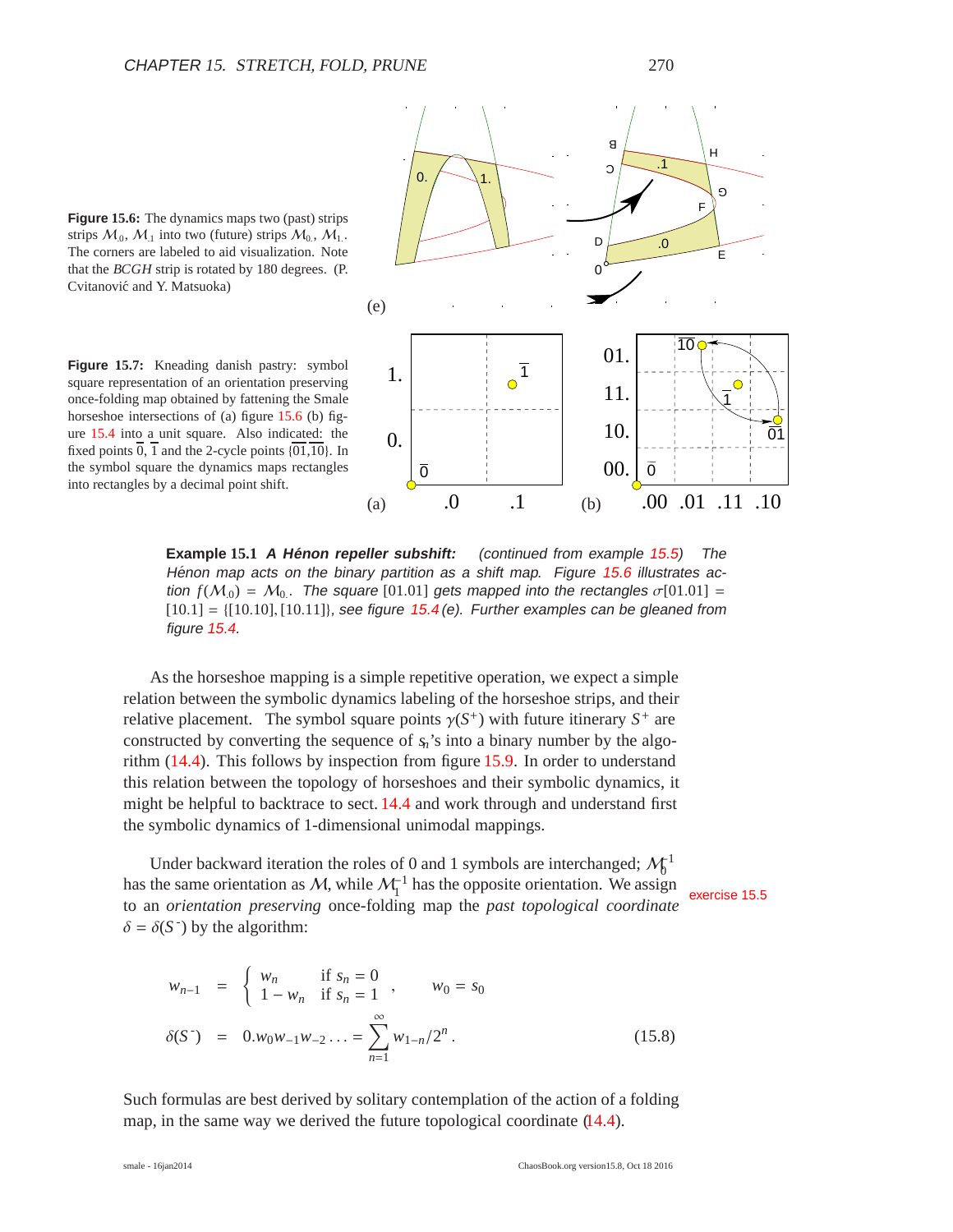

**Figure 15.9:** Kneading danish pastry: symbol square representation of an orientation preserving oncefolding map obtained by fattening the Smale horseshoe intersections of figure 15.4 (e) into a unit square. Also indicated: the fixed points  $\overline{0}$ ,  $\overline{1}$ , and the 3-cycle points  $\{011,110,101\}$ . In the symbol square the dynamics maps rectangles into rectangles by a decimal point shift.



The coordinate pair  $(\delta, \gamma)$  associates a point  $(x, y)$  in the state space Cantor set of figure 15.4 to a point in the symbol square of figure 15.9, preserving the topological ordering. The symbol square  $[\delta, \gamma]$  serves as a topologically faithful representation of the non–wandering set of any once-folding map, and aids us in partitioning the set and ordering the partitions for any flow of this type.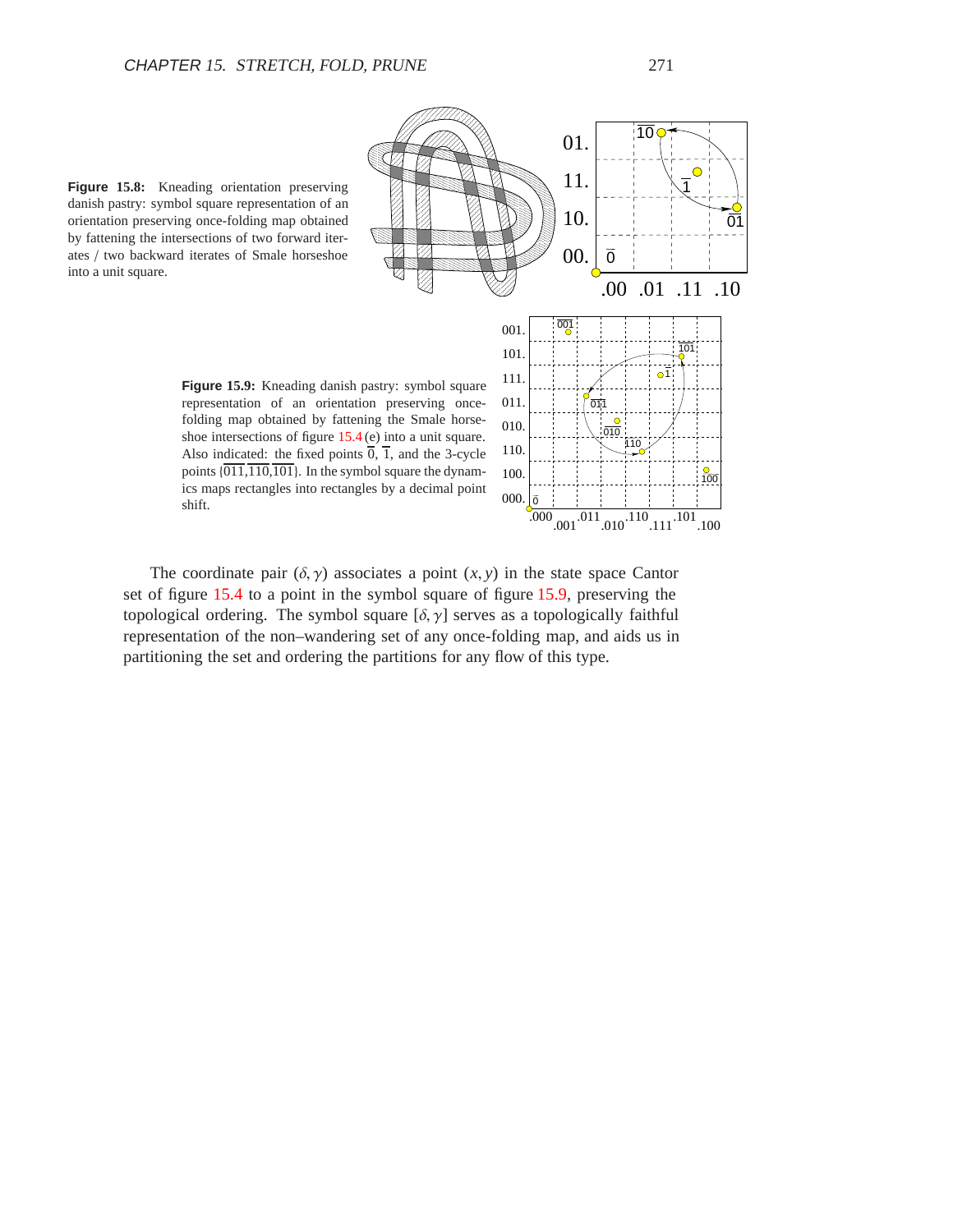### **Résumé**

In the preceding and this chapter we start with a *d*-dimensional state space and end with a 1-dimensional return map description of the dynamics. The arc-length parametrization of the unstable manifold maintains the 1-to-1 relation of the *full d*-dimensional state space dynamics and its 1-dimensional return-map representation. To high accuracy *no information about the flow is lost* by its 1-dimensional return map description. We explain why Lorenz equilibria are heteroclinically connected (it is not due to the symmetry), and how to generate all periodic orbits of Lorenz flow up to given length. This we do, in contrast to the rest of the thesis, without any group-theoretical jargon to blind you with.

For 1-dimensional maps the folding point is the critical point, and easy to determine. In higher dimensions, the situation is not so clear - one can attempt to determine the (fractal set of) folding points by looking at their higher iterates - due to the contraction along stable manifolds, the fold gets to be exponentially sharper at each iterate. In practice this set is essentially uncontrollable for the same reason the flow itself is chaotic - exponential growth of errors. We prefer to determine a folding point by bracketing it by longer and longer cycles which can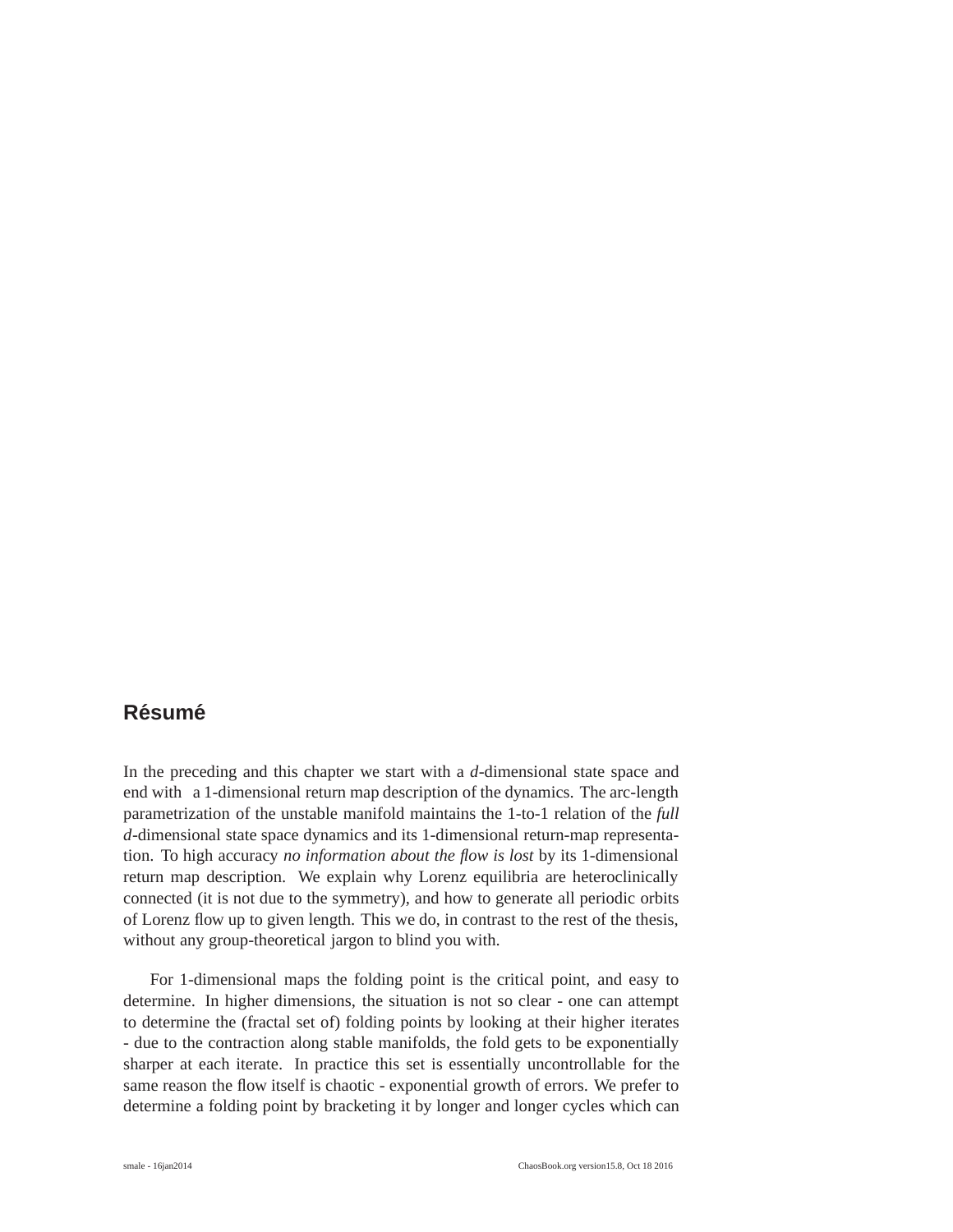be determined accurately using variational methods of chapter33, irrespective of their period.

For a generic dynamical system a subshift of finite type is the exception rather than the rule. Its symbolic dynamics can be arbitrarily complex; even for the logistic map the grammar is finite only for special parameter values. Only some repelling sets (like our game of pinball) and a few purely mathematical constructs (called Anosov flows) are structurally stable - for most systems of interest an infinitesimal perturbation of the flow destroys and/or creates an infinity of trajectories, and specification of the grammar requires determination of pruning blocks of arbitrary length. The repercussions are dramatic and counterintuitive; for example, the transport coefficients such as the deterministic diffusion constant of sect. 24.2 are emphatically *not* smooth functions of the system parameters. The importance of symbolic dynamics is often under appreciated; as we shall see in chapters 23 and 28, the existence of a finite grammar is the crucial prerequisite for construction of zeta functions with nice analyticity properties. This generic lack of structural stability is what makes nonlinear dynamics so hard.

The conceptually simpler finite subshift Smale horseshoes suffice to motivate most of the key concepts that we shall need for time being. Our strategy is akin to bounding a real number by a sequence of rational approximants; we converge toward the non–wandering set under investigation by a sequence of self-similar Cantor sets. The rule that everything to one side of the pruning front is forbidden is striking in its simplicity: instead of pruning a Cantor set embedded within some larger Cantor set, the pruning front cleanly cuts out a *compact* region in the symbol square, and that is all - there are no additional pruning rules. A 'selfsimilar' Cantor set (in the sense in which we use the word here) is a Cantor set equipped with a *subshift of finite type* symbol dynamics, i.e., the corresponding grammar can be stated as a finite number of pruning rules, each forbidding a finite subsequence  $s_1 s_2 \ldots s_n$ . Here the notation  $s_1 s_2 \ldots s_n$  stands for *n* consecutive symbols  $s_1$ 1,  $s_2$ , ...,  $s_n$ , preceded and followed by arbitrary symbol strings.

The symbol square is a useful tool in transforming topological pruning into pruning rules for inadmissible sequences; those are implemented by constructing transition matrices and/or graphs, see chapters 17 and 18.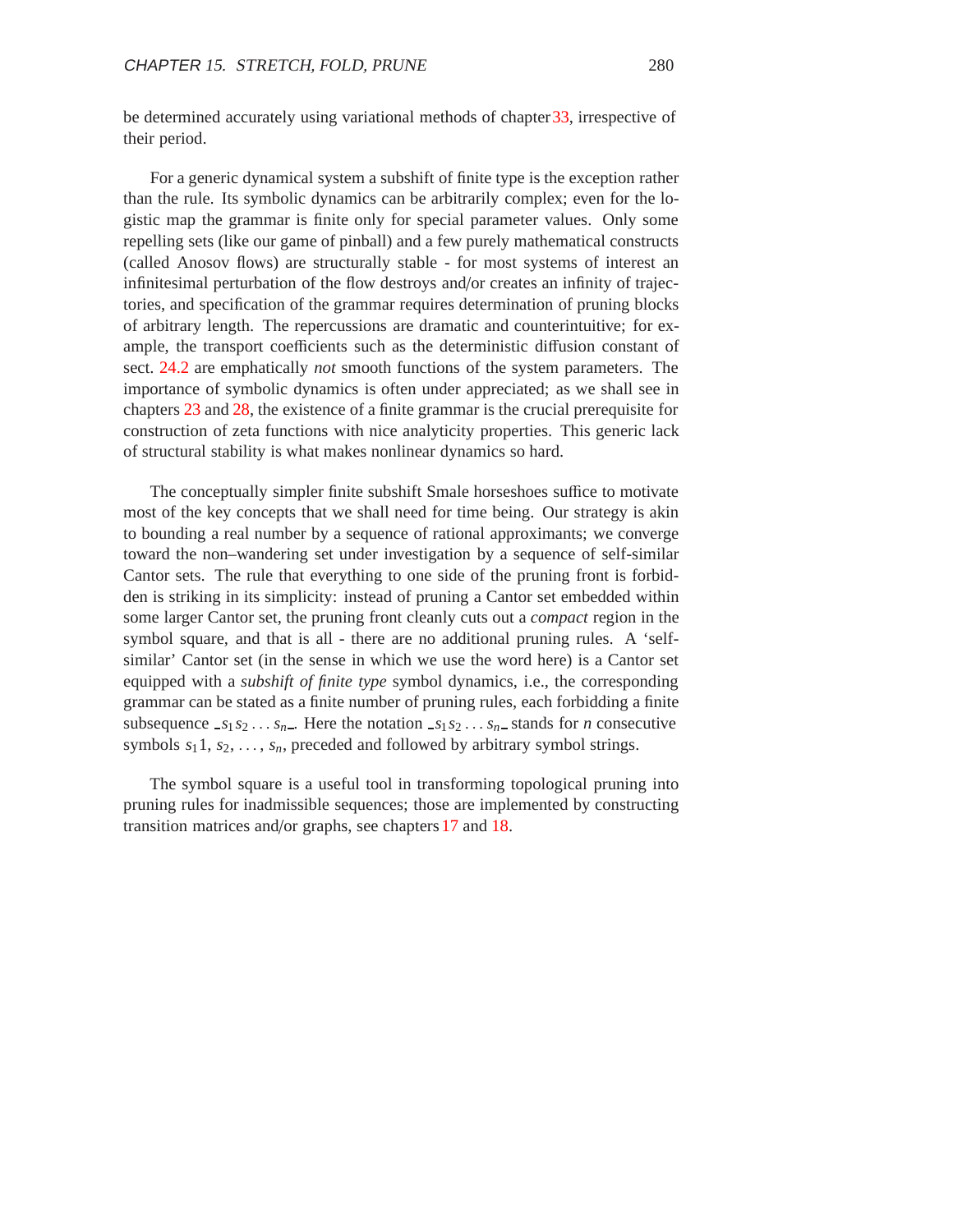**Example 15.5 <sup>A</sup> Henon repeller complete horseshoe: ´** (continued from example 3.6) Consider 2-dimensional Hénon map  $\frac{1}{2}$  exercise 3.5

 $(x_{n+1}, y_{n+1}) = (1 - ax_n^2 + by_n, x_n).$  (15.20)

If you start with a small ball of initial points centered around the fixed point  $x<sub>0</sub>$ , and iterate the map, the ball will be stretched and squashed along the unstable manifold W<sub>0</sub>. Iterated backward in time,

$$
(x_{n-1}, y_{n-1}) = (y_n, -b^{-1}(1 - a y_n^2 - x_n)),
$$
\n(15.21)

this small ball of initial points traces out the stable manifold *W <sup>s</sup>* <sup>0</sup>. Their intersections enclose the region M<sub>.</sub>, figure 15.4 (a). Any point outside  $W_0^s$  border of M<sub>.</sub> escapes to infinity forward in time, while –by time reversal– any point outside  $W^u_0$  border arrives from infinity back in paste. In this way the unstable - stable manifolds define topologically, invariant and optimal initial region  $M$ ; all orbits that stay confined for all times are confined to M. .

The Hénon map models qualitatively the Poincaré section return map of figure 14.7(b). For  $b = 0$  the Hénon map reduces to the parabola  $(14.5)$ , and, as shown in sects. 3.3 and 33.1, for  $b\neq 0$  it is kind of a fattened parabola; by construction, it takes <sup>a</sup> rectangular initial area and returns it bent as <sup>a</sup> horseshoe. Parameter *a* controls the amount of stretching, while the parameter *b* controls the amount of compression of the folded horseshoe. For definitiveness, fix the parameter values to  $a = 6$ ,  $b = -1$ ; the map is then strongly stretching but area preserving, the furthest away from the strongly dissipative examples discussed in sect. 14.2. The map is quadratic, so it has 2 fixed points  $x_0 = f(x_0)$ ,  $x_1 = f(x_1)$  indicated in figure 15.4 (a). For the parameter values at hand, they are both unstable.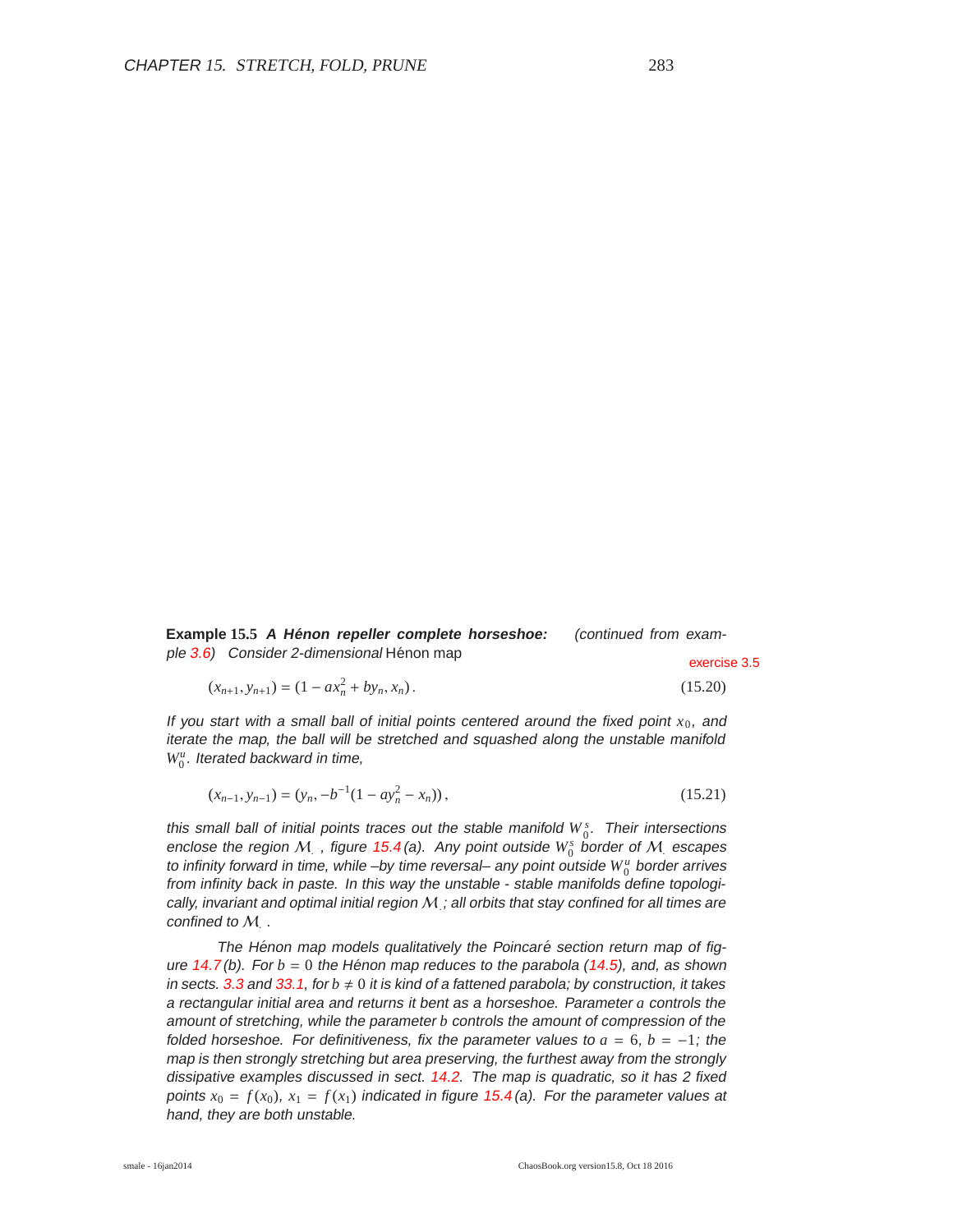Iterated one step forward, the region  $M$  is stretched and folded into a Smale horseshoe drawn in figure 15.4 (b). Label the two forward intersections  $f(M) \cap M$  by  $M_s$ , with  $s \in \{0, 1\}$ . The horseshoe consists of the two strips  $M_0, M_1$ , and the bent segment that lies entirely outside the  $W_0^s$  line. As all points in this segment escape to infinity under forward iteration, this region can safely be cut out and thrown away.

Iterated one step backwards, the region  $M$  is again stretched and folded into a horseshoe, figure  $15.4$  (c). As stability and instability are interchanged under time reversal, this horseshoe is transverse to the forward one. Again the points in the horseshoe bend wander off to infinity as  $n \to -\infty$ , and we are left with the two (past) strips  $M_{.0}, M_{.1}$ . Iterating two steps forward we obtain the four strips  $M_{11}$ ,  $M_{01}$ ,  $M_{00}$ ,  $M_{10}$ , and iterating backwards we obtain the four strips  $M_{.00}$ ,  $M_{.01}$ ,  $M_{.11}$ ,  $M_{.10}$  transverse to the forward ones just as for 3-disk pinball game figure 15.2. Iterating three steps forward we get an 8 strips, and so on ad infinitum. (continued in example 15.1) click to return: p. 267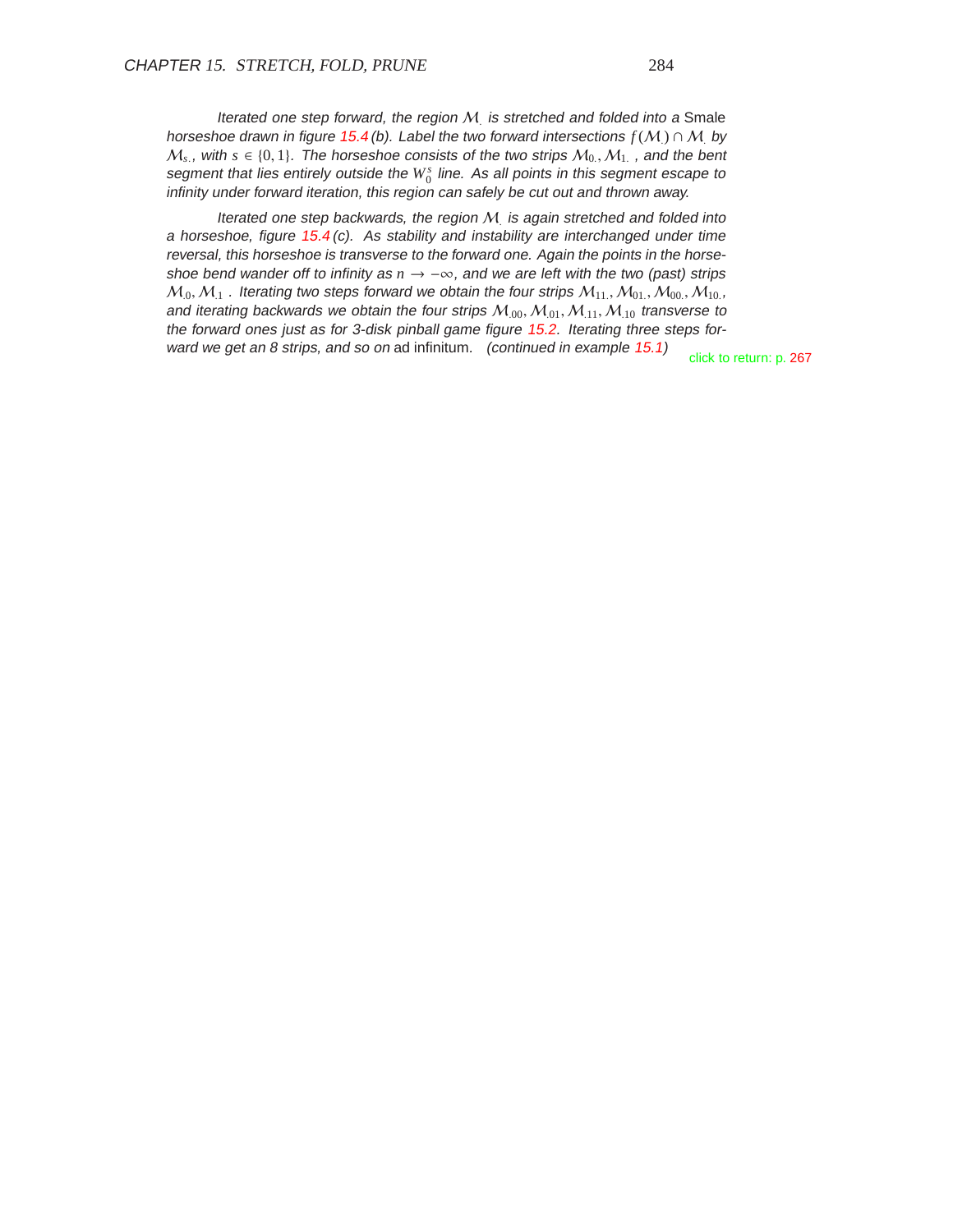## **Exercises**

15.1. A Smale horseshoe. The Hénon map of example 3.6

$$
\begin{bmatrix} x' \\ y' \end{bmatrix} = \begin{bmatrix} 1 - ax^2 + by \\ x \end{bmatrix}
$$
 (15.25)

maps the  $[x, y]$  plane into itself - it was constructed by Hénon  $\lceil 6 \rceil$  in order to mimic the Poincaré section of once-folding map induced by a flow like the one sketched in figure 14.7. For definitiveness fix the parameters to  $a = 6$ ,  $b = -1$ .

- a) Draw a rectangle in the  $(x, y)$  plane such that its *n*th iterate by the Hénon map intersects the rectangle  $2^n$  times.
- b) Construct the inverse of the (15.25).
- c) Iterate the rectangle back in the time; how many intersections are there between the *n* forward and *m* backward iterates of the rectangle?
- d) Use the above information about the intersections to guess the  $(x, y)$  coordinates for the two fixed points, a 2-periodic point, and points on the two distinct 3-cycles from table 18.1. The exact periodic points are computed in exercise 16.11.
- 15.2. **A simple stable**/**unstable manifolds pair.** Integrate flow  $(15.12)$ , verify  $(15.13)$ . Check that the projection matrices  $P_i$  (15.16) are orthonormal and complete. Use them to construct right and left eigenvectors; check that they are mutually orthogonal. Explain why is (15.17) the equation for the stable manifold. (N. Lebovitz)
- 15.3. **Kneading Danish pastry.** Write down the  $(x, y) \rightarrow$  $(x, y)$  mapping that implements the baker's map



**Figure:** *Kneading danish pastry: symbol square representation of an orientation reversing once-folding map obtained by fattening the Smale horseshoe intersections of figure 15.4 into a unit square. In the symbol square the dynamics maps rectangles into rectangles by a decimal point shift.* together with the inverse mapping.

Sketch a few rectangles in symbol square and their forward and backward images. (Hint: the mapping is very much like the tent map  $(14.20)$ ).

- 15.4. **Kneading danish without flipping.** The baker's map of exercise 15.3 includes a flip - a map of this type is called an orientation reversing once-folding map. Write down the  $(x, y) \rightarrow (x, y)$  mapping that implements an orientation preserving baker's map (no flip; Jacobian determinant = 1). Sketch and label the first few folds of the symbol square.
- 15.5. **Orientation reversing once-folding map.** By adding a reflection around the vertical axis to the horseshoe map *g* we get the orientation reversing map  $\tilde{g}$  shown in the second Figure above.  $\tilde{Q}_0$  and  $\tilde{Q}_1$  are oriented as  $Q_0$  and *Q*1, so the definition of the future topological coordinate  $\gamma$  is identical to the  $\gamma$  for the orientation preserving horseshoe. The inverse intersections  $\tilde{Q}_0^{-1}$  and  $\tilde{Q}_1^{-1}$  are oriented so that  $\tilde{Q}_0^{-1}$  is opposite to *Q*, while  $\tilde{Q}_1^{-1}$  has the same orientation as *Q*. Check that the past topological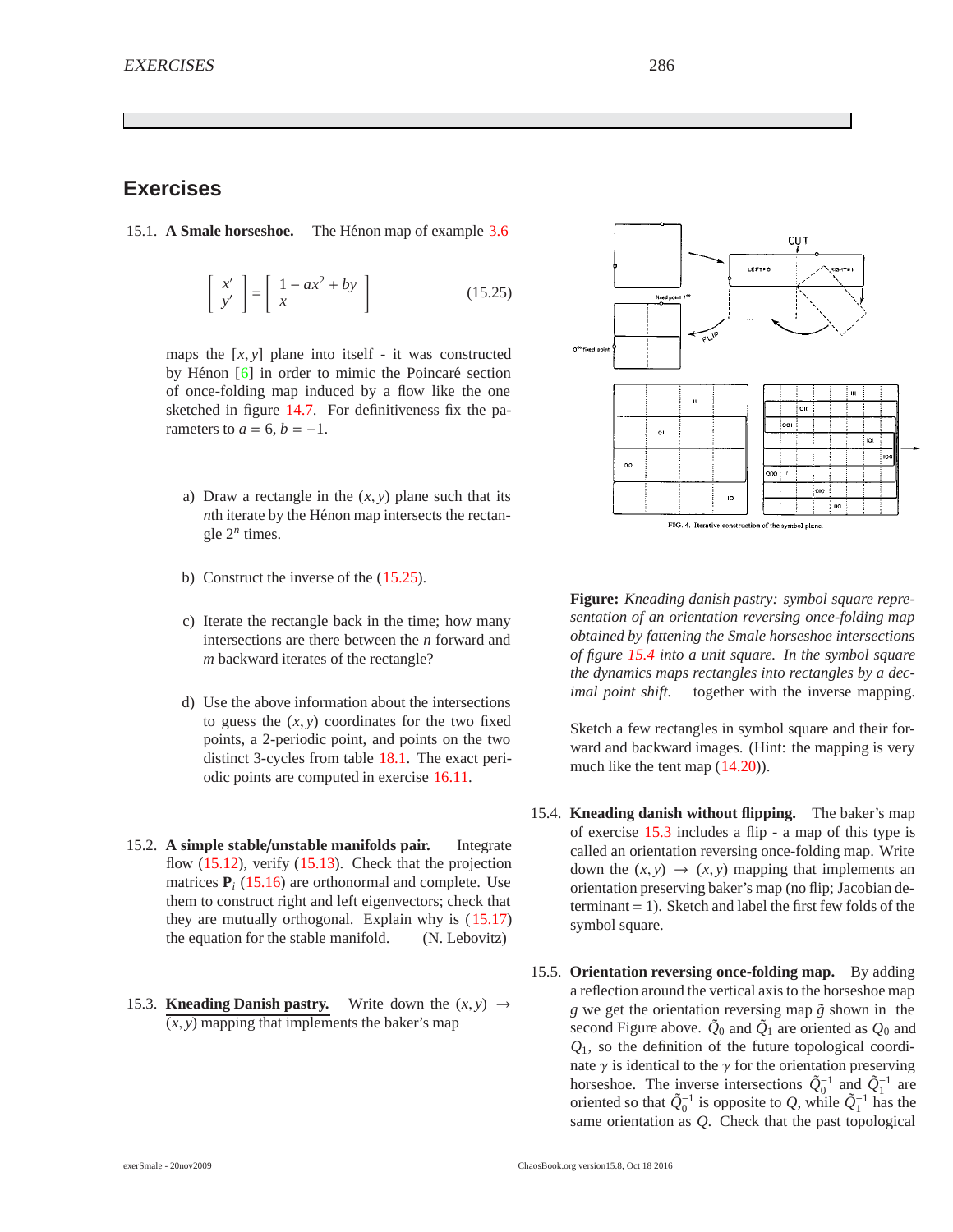coordinate  $\delta$  is given by

$$
w_{n-1} = \begin{cases} 1 - w_n & \text{if } s_n = 0 \\ w_n & \text{if } s_n = 1 \end{cases}, \qquad w_0 = s_0
$$
  

$$
\delta(x) = 0.w_0w_{-1}w_{-2}... = \sum_{n=1}^{\infty} w_{1-n}/2^n \ (15.26)
$$

15.6. **Infinite symbolic dynamics.** Let  $\sigma$  be a function that returns zero or one for every infinite binary string:  $\sigma$ :  ${0, 1}^{\mathbb{N}} \to {0, 1}$ . Its value is represented by  $\sigma(\epsilon_1, \epsilon_2, ...)$ where the  $\epsilon_i$  are either 0 or 1. We will now define an operator  $\mathcal T$  that acts on observables on the space of binary strings. A function *a* is an observable if it has bounded variation, that is, if

$$
||a|| = \sup_{\{\epsilon_i\}} |a(\epsilon_1, \epsilon_2, \ldots)| < \infty.
$$

For these functions

$$
\mathcal{T}a(\epsilon_1, \epsilon_2, \ldots) = a(0, \epsilon_1, \epsilon_2, \ldots) \sigma(0, \epsilon_1, \epsilon_2, \ldots)
$$

$$
+ a(1, \epsilon_1, \epsilon_2, \ldots) \sigma(1, \epsilon_1, \epsilon_2, \ldots).
$$

(a) (easy) Consider a finite version  $T_n$  of the operator  $\mathcal{T}$ :

$$
T_n a(\epsilon_1, \epsilon_2, \ldots, \epsilon_{1,n}) =
$$
  
\n
$$
a(0, \epsilon_1, \epsilon_2, \ldots, \epsilon_{n-1}) \sigma(0, \epsilon_1, \epsilon_2, \ldots, \epsilon_{n-1}) +
$$
  
\n
$$
a(1, \epsilon_1, \epsilon_2, \ldots, \epsilon_{n-1}) \sigma(1, \epsilon_1, \epsilon_2, \ldots, \epsilon_{n-1}).
$$

Show that  $T_n$  is a  $2^n \times 2^n$  matrix. Show that its trace is bounded by a number independent of *n*.

- (b) (medium) With the operator norm induced by the function norm, show that  $\mathcal T$  is a bounded operator.
- (c) (hard) Show that  $\mathcal T$  is not trace class.
- 15.7. **3-disk fundamental domain cycles.** (continued from exercise 11.1) Try to sketch  $\overline{0}$ ,  $\overline{1}$ ,  $\overline{01}$ ,  $\overline{001}$ ,  $\overline{011}$ ,  $\cdots$ . in the fundamental domain, and interpret the symbols {0, 1} by relating them to topologically distinct types of collisions. Compare with table 15.2. Then try to sketch the location of periodic points in the Poincaré section of the billiard flow. The point of this exercise is that while in the configuration space longer cycles look like a hopeless jumble, in the Poincaré section they are clearly and logically ordered. The Poincaré section is always to be preferred to projections of a flow onto the configuration space coordinates, or any other subset of state space coordinates which does not respect the topological organization of the flow.
- 15.8. **3-disk pruning.** (Not easy) Show that for 3-disk game of pinball the pruning of orbits starts at  $R : a =$ 2.04821419 ..., figure 14.6. (K.T. Hansen)

#### **References**

- [15.1] E. Hopf, *Ergodentheorie* (Chelsea Publ. Co., New York 1948).
- [15.2] T. Bedford, M.S. Keane and C. Series, eds., *Ergodic Theory, Symbolic Dynamics and Hyperbolic Spaces* (Oxford Univ. Press, Oxford, 1991).
- [15.3] M.S. Keane, *Ergodic theory and subshifts of finite type*, in ref. [2].
- [15.4] B. Kitchens, "Symbolic dynamics, group automorphisms and Markov partition," in *Real and Complex Dynamical Systems*, B. Branner and P. Hjorth, ed. (Kluwer, Dordrecht, 1995).
- [15.5] R. Bowen, "Markov partitions for Axiom A diffeomorphisms," *Amer. J. Math.* **92**, 725 (1970).
- [15.6] R. Bowen, *Periodic orbits for hyperbolic flows*, Amer. J. Math. **94**, 1-30 (1972).
- [15.7] R. Bowen, *Symbolic dynamics for hyperbolic flows*, Amer. J. Math. **95**, 429-460 (1973).
- [15.8] R. Bowen and O.E. Lanford, "Zeta functions of restrictions," pp. 43-49 in *Proceeding of the Global Analysis* (A.M.S., Providence 1968).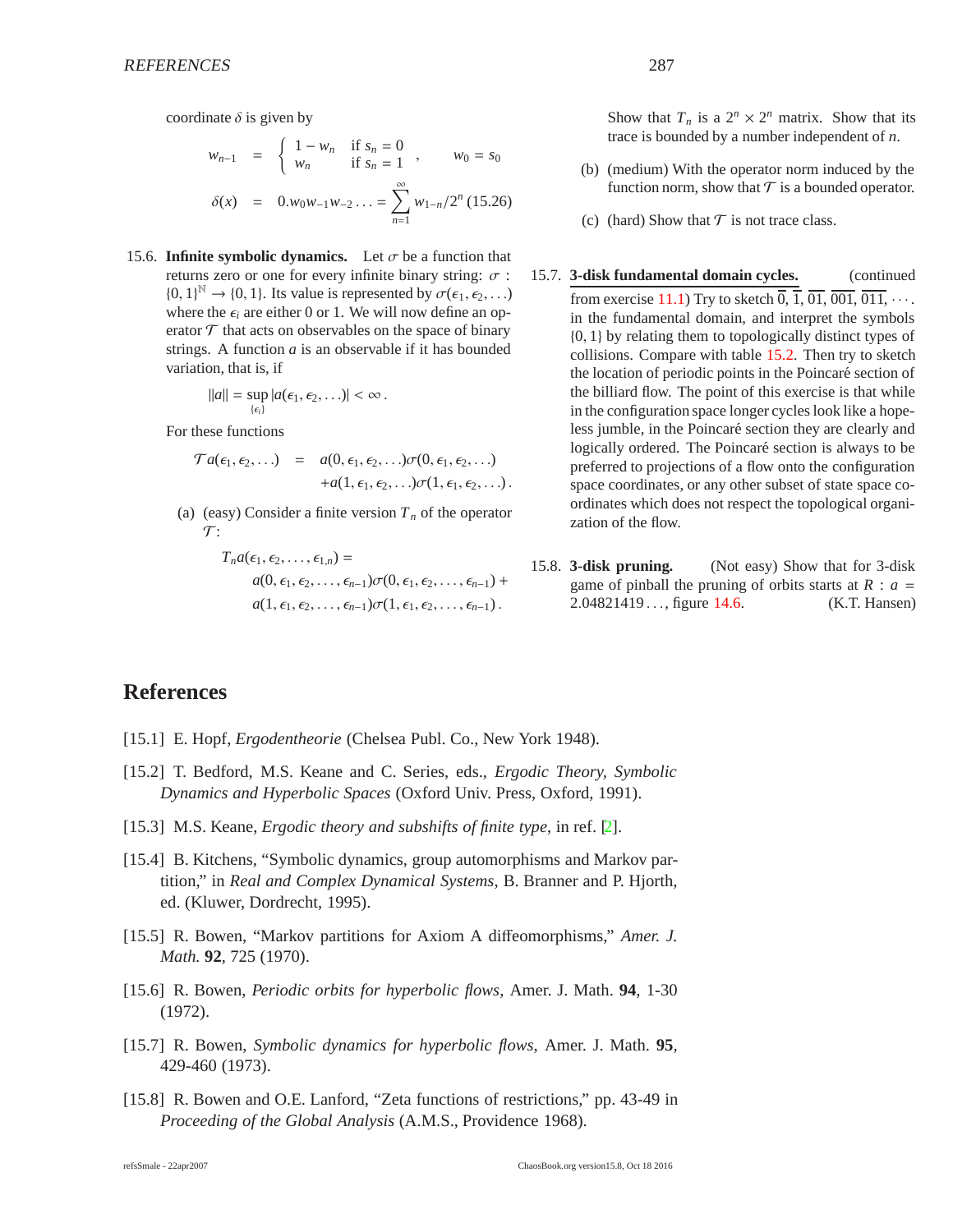- [15.9] V.M. Alekseev and M.V. Jakobson, "Symbolic dynamics and hyperbolic dynamical systems," *Phys. Reports* **75**, 287 (1981).
- [15.10] A. Manning, "Axiom A diffeomorphisms have rational zeta function," *Bull. London Math. Soc.* **3**, 215 (1971).
- [15.11] W. Thurston, "On the geometry and dynamics of diffeomorphisms of surfaces," *Bull. Amer. Math. Soc.* **19**, 417 (1988).
- [15.12] P. Cvitanovi´c, G.H. Gunaratne and I. Procaccia, *Phys. Rev.* **A 38**, 1503 (1988).
- [15.13] G. D'Alessandro, P. Grassberger, S. Isola and A. Politi, "On the topology of the H´enon Map," *J. Phys.* **A 23**, 5285 (1990).
- [15.14] F. Giovannini and A. Politi, "Generating partitions in Hénon-type maps," *Phys. Lett.* **A 161**, 333 (1992);
- [15.15] G. D'Alessandro, S. Isola and A. Politi, "Geometric properties of the pruning front," *Prog. Theor. Phys.* **86**, 1149 (1991).
- [15.16] A. de Carvalho, "Pruning fronts and the formation of horseshoes," *Ergod. Theor. Dynam. Syst.* **19**, 851 (1999).
- [15.17] A. de Carvalho and T. Hall, "How to prune a horseshoe," *Nonlinearity* **15**, R19 (2002).
- [15.18] Y. Ishii, "Towards a kneading theory for Lozi mappings. I. A solution of the pruning front conjecture and the first tangency problem," *Nonlinearity* **10**, 731 (1997).
- [15.19] Y. Ishii, "Towards a kneading theory for Lozi Mappings. II: Monotonicity of the topological entropy and Hausdorff dimension of attractors," Comm. Math. Phys, 190, 375-394 (1997).
- [15.20] S.E. Newhouse, *Topology* **13**, 9 (1974).
- [15.21] S.E. Newhouse, *Publ. Math. IHES* **50**, 101 (1979).
- [15.22] K.T. Hansen, *Symbolic Dynamics in Chaotic Systems*, Ph.D. thesis (Univ. of Oslo, 1994); ChaosBook.org/projects/KTHansen/thesis.
- [15.23] K.T. Hansen, *CHAOS* **2**, 71 (1992).
- [15.24] K.T. Hansen, *Nonlinearity* **5**.
- [15.25] K.T. Hansen, *Nonlinearity* **5**.
- [15.26] P. Cvitanović and K.T. Hansen, "Symbolic dynamics and Markov partitions for the stadium billiard," *J. Stat. Phys.*, (accepted 1996, revised version still not resubmitted); arXiv:chao-dyn/9502005.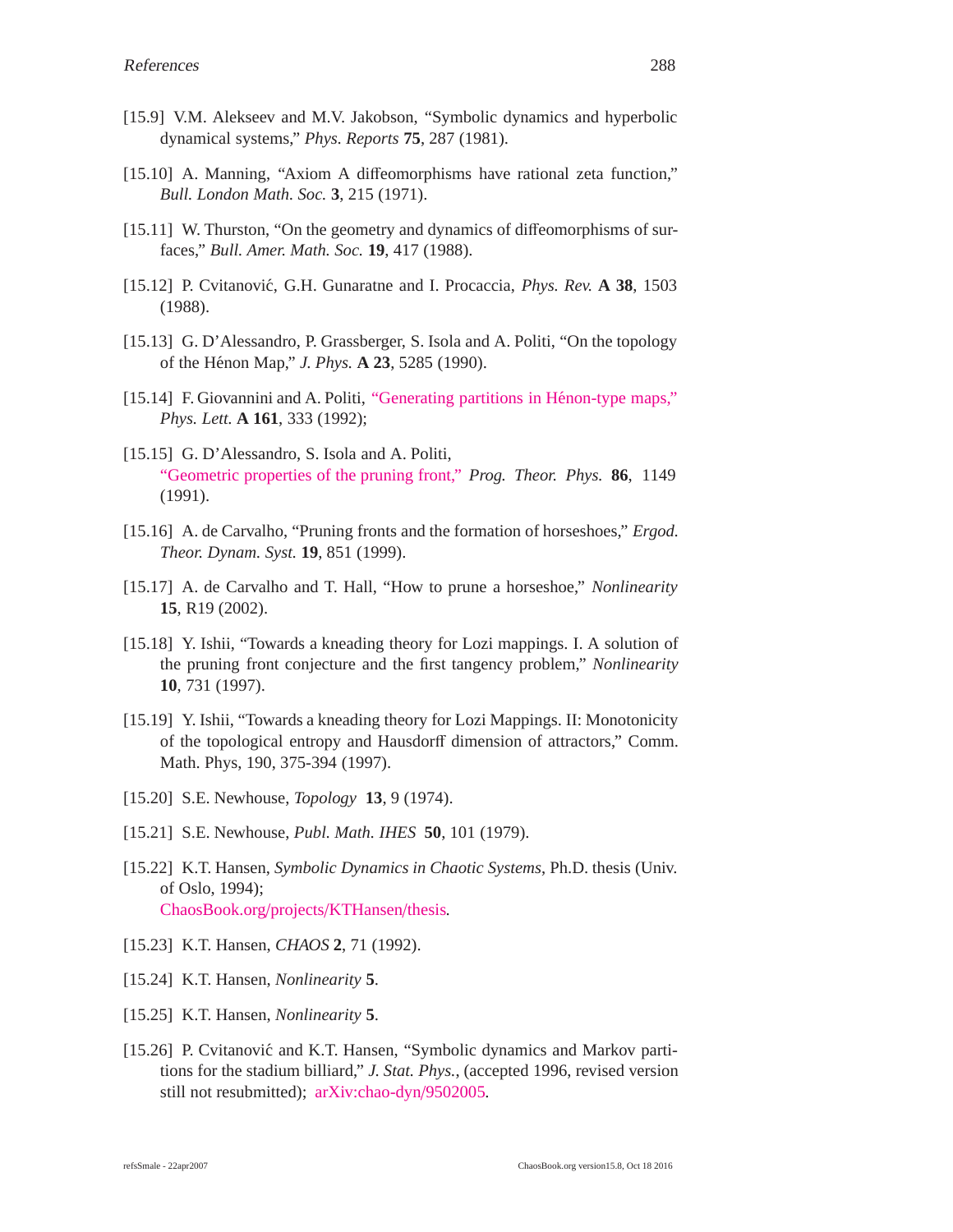- [15.27] K.T. Hansen, *Symbolic dynamics IV; a unique partition of maps of Hénon type*, in preparation.
- [15.28] Fa-Geng Xie and Bai-Lin Hao, "Counting the number of periods in onedimensional maps with multiple critical points," *Physica A* **202**, 237 (1994).
- [15.29] V. Franceschini and L. Russo, *J. Stat. Phys.* **25**, 757 (1981).
- [15.30] G. D'Alessandro and A. Politi, "Hierarchical approach to complexity ...," *Phys. Rev. Lett.* **64**, 1609 (1990).
- [15.31] F. Christiansen and A. Politi, "A generating partition for the standard map," *Phys. Rev. E.* **51**, 3811 (1995); arXiv:chao-dyn/9411005.
- [15.32] F. Christiansen and A. Politi, "Symbolic encoding in symplectic maps," *Nonlinearity* **9**, 1623 (1996).
- [15.33] F. Christiansen and A. Politi, "Guidelines for the construction of a generating partition in the standard map," *Physica D* **109**, 32 (1997).
- [15.34] C. Simo, "On the analytical and numerical approximation of invariant manifolds," in D. Baenest and C. Froeschlé, Les Méthodes Modernes de la Mécanique Céleste (Goutelas 1989), p. 285.
- [15.35] C. Simo, in *Dynamics and Mission Design Near Libration Points*, Vol. 1- 4, (World Sci. Pub., Monograph Ser. Math., 2000-2001).
- [15.36] Y. Lan and P. Cvitanović, "Unstable recurrent patterns in Kuramoto-Sivashinsky dynamics," *Phys. Rev. E* **78**, 026208 (2004); arXiv:0804.2474.
- [15.37] T. Hall, "Fat one-dimensional representatives of pseudo-Anosov isotopy classes with minimal periodic orbit structure," *Nonlinearity* **7**, 367 (1994).
- [15.38] P. Cvitanović and K.T. Hansen, "Symbolic dynamics of the wedge billiard," Niels Bohr Inst. preprint, unpublished (Nov. 1992)
- [15.39] P. Cvitanović and K.T. Hansen, "Bifurcation structures in maps of Hénon type," *Nonlinearity* **11**, 1233 (1998).
- [15.40] R.W. Easton, "Trellises formed by stable and unstable manifolds in plane," *Trans. Amer. Math. Soc.***294**, 2 (1986).
- [15.41] V. Rom-Kedar, "Transport rates of a class of two-dimensional maps and flows," *Physica D* **43**, 229 (1990).
- [15.42] V. Daniels, M. Vallières and J-M. Yuan, "Chaotic scattering on a double well: Periodic orbits, symbolic dynamics, and scaling," *Chaos* **3**, 475 (1993).
- [15.43] P.H. Richter, H.-J. Scholz and A. Wittek, "A Breathing Chaos," *Nonlinearity* **1**, 45 (1990).
- [15.44] F. Hofbauer, "Periodic points for piecewise monotone transformations," *Ergod. The. and Dynam. Sys.* **5**, 237 (1985).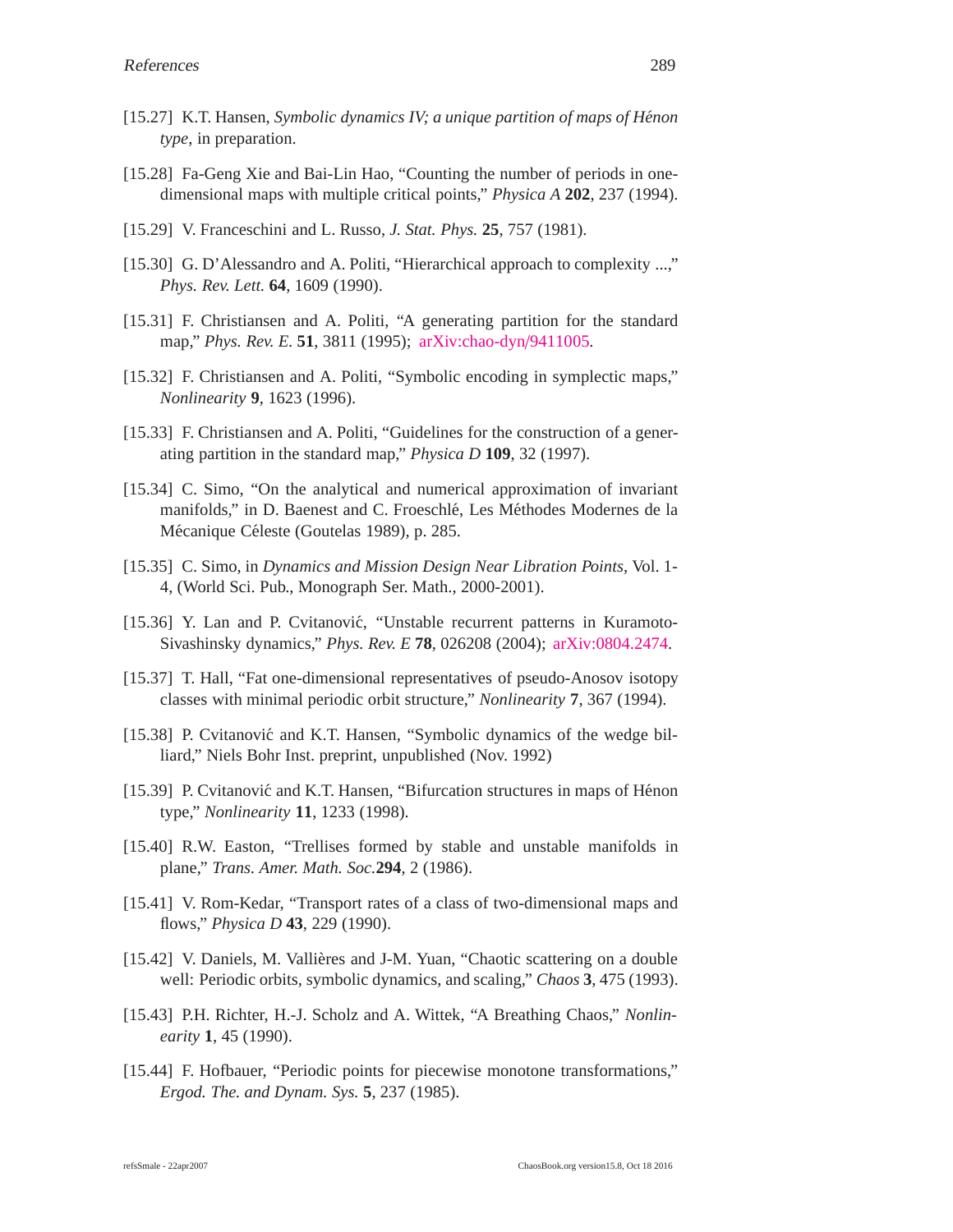- [15.45] F. Hofbauer, "Piecewise invertible dynamical systems," *Prob. Th. Rel. Fields* **72**, 359 (1986).
- [15.46] K.T. Hansen, "Pruning of orbits in 4-disk and hyperbola billiards," *CHAOS* **2**, 71 (1992).
- [15.47] G. Troll, "A devil's staircase into chaotic scattering," *Pysica D* **50**, 276 (1991)
- [15.48] P. Grassberger, "Toward a quantitative theory of self-generated complexity," *Int. J. Theor. Phys* **25**, 907 (1986).
- [15.49] D.L. Rod, *J. Di*ff*. Equ.* **14**, 129 (1973).
- [15.50] R.C. Churchill, G. Pecelli and D.L. Rod, *J. Di*ff*. Equ.* **17**, 329 (1975).
- [15.51] R.C. Churchill, G. Pecelli and D.L. Rod, in G. Casati and J. Ford, eds., *Como Conf. Proc. on Stochastic Behavior in Classical and Quantum Hamiltonian Systems* (Springer, Berlin 1976).
- [15.52] R. Mainieri, Ph.D. thesis, New York Univ. (1990); *Phys. Rev.* **A 45**, 3580 (1992)
- [15.53] M.J. Giannoni and D. Ullmo, "Coding chaotic billiards: I. Non-compact billiards on a negative curvature manifold," *Physica* **D 41**, 371 (1990).
- [15.54] D. Ullmo and M.J. Giannoni, "Coding chaotic billiards: II. Compact billiards defined on the pseudosphere," *Physica* **D 84**, 329 (1995).
- [15.55] H. Solari, M. Natiello and G.B. Mindlin, "Nonlinear Physics and its Mathematical Tools," (IOP Publishing Ltd., Bristol, 1996).
- [15.56] R. Gilmore, "Topological analysis of chaotic time series data," *Revs. Mod. Phys.* **70**, 1455 (1998).
- [15.57] E. Hille, *Analytic function theory II*, (Ginn and Co., Boston 1962).
- [15.58] A. Back, J. Guckenheimer, M. R. Myers, F. J. Wicklin and P. A. Worfolk, "DsTool: Computer assisted exploration of dynamical systems," *Notices of the AMS* **39**, 303 (1992).
- [15.59] B. Krauskopf and H. M. Osinga, "Investigating torus bifurcations in the forced Van der Pol oscillator," pp. 199–208 in E. Doedel and L. Tuckerman, eds., *Numerical Methods for Bifurcation Problems and Large-Scale Dynamical Systems*, *The IMA Volumes in Mathematics and its Applications* **119** (Springer-Verlag, New York 2000).
- [15.60] J. P. England, B. Krauskopf and H. M. Osinga, "Computing onedimensional stable and unstable sets of planar maps without the inverse," *J. Applied Dynam. Systems* **3**, 161 (2004).
- [15.61] J. F. Gibson, J. Halcrow, and P. Cvitanović, "Visualizing the geometry of state-space in plane Couette flow," *J. Fluid Mech.* **611**, 107 (2008); arXiv:0705.3957.